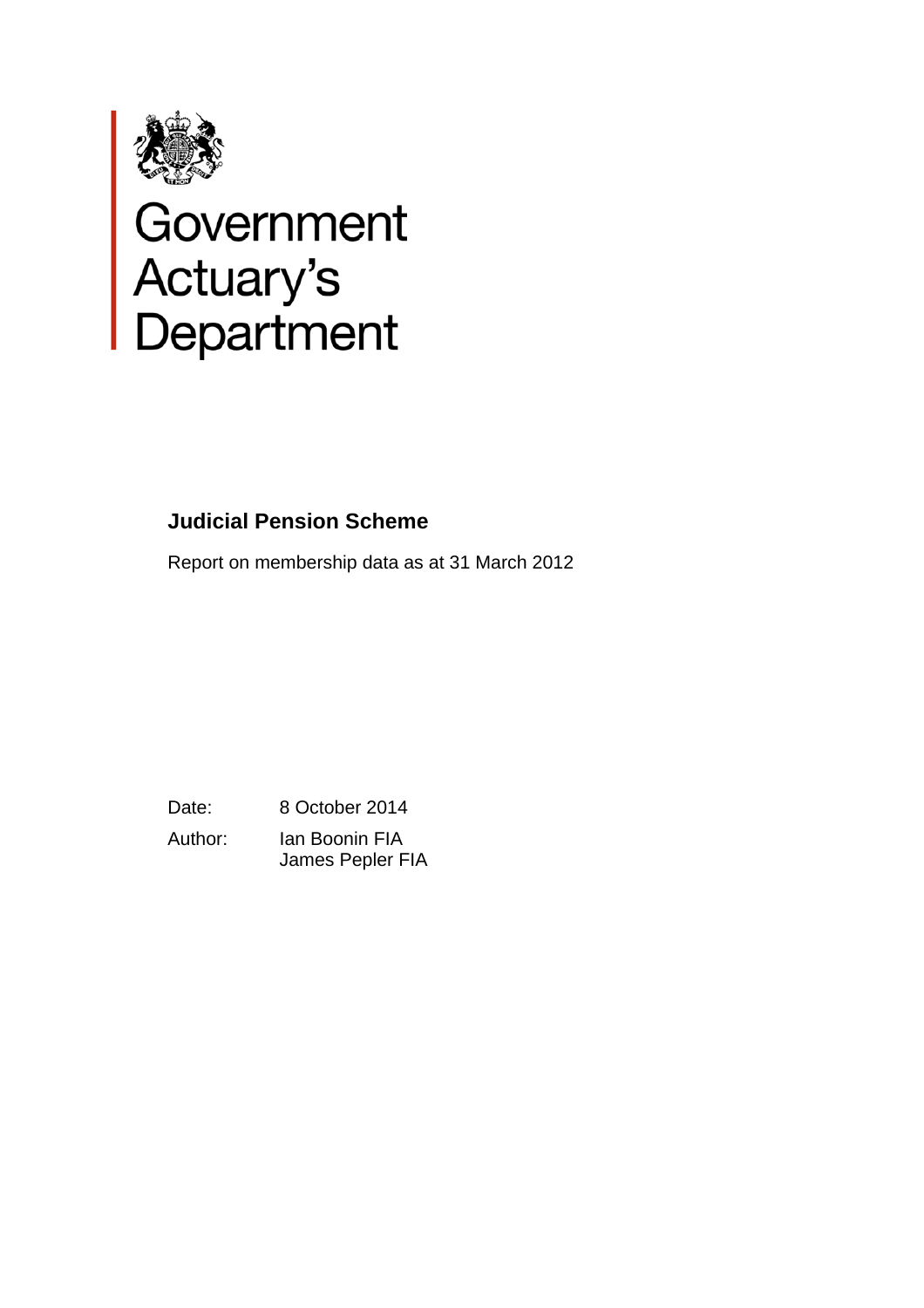# **Contents**

| 1            | <b>Introduction</b>                 |                                                                         |              |  |  |  |  |
|--------------|-------------------------------------|-------------------------------------------------------------------------|--------------|--|--|--|--|
| $\mathbf{2}$ | <b>Description of data provided</b> |                                                                         |              |  |  |  |  |
|              |                                     | Individual member data                                                  | $\mathbf{2}$ |  |  |  |  |
|              |                                     | <b>Accounting information</b>                                           | $\mathbf{2}$ |  |  |  |  |
|              |                                     | <b>Benefit information</b>                                              | $\mathbf 2$  |  |  |  |  |
| 3            |                                     | <b>Reconciliation of membership</b>                                     | 3            |  |  |  |  |
| 4            |                                     | <b>Active member data</b>                                               | 4            |  |  |  |  |
|              | А.                                  | <b>Summary of active data</b>                                           | 4            |  |  |  |  |
|              | <b>B.</b>                           | Checks applied to active member data                                    | 6            |  |  |  |  |
|              | C.                                  | Adjustments made to the active member data                              | 6            |  |  |  |  |
|              | D.                                  | <b>Final dataset</b>                                                    | 7            |  |  |  |  |
| 5            |                                     | Deferred member data                                                    | 9            |  |  |  |  |
|              | Α.                                  | Summary of deferred member data                                         | 9            |  |  |  |  |
|              | В.                                  | Checks applied to deferred member data                                  | 9            |  |  |  |  |
|              | C.                                  | Adjustments made to the deferred member data                            | 9            |  |  |  |  |
| 6            |                                     | <b>Pensioners and dependants</b>                                        | 11           |  |  |  |  |
|              | А.                                  | Summary of pensioner data                                               | 11           |  |  |  |  |
|              | В.                                  | Checks applied to pensioner data                                        | 11           |  |  |  |  |
|              | C.                                  | Adjustments made to the pensioner data                                  | 12           |  |  |  |  |
|              |                                     | <b>Appendix A : Data items</b>                                          | 13           |  |  |  |  |
|              |                                     | <b>Appendix B: Summary of Scheme benefits</b>                           | 15           |  |  |  |  |
|              |                                     | Appendix C: Protection and member categories                            | 18           |  |  |  |  |
|              |                                     | Appendix D: Comparison of membership at 31 March 2009 and 31 March 2012 | 19           |  |  |  |  |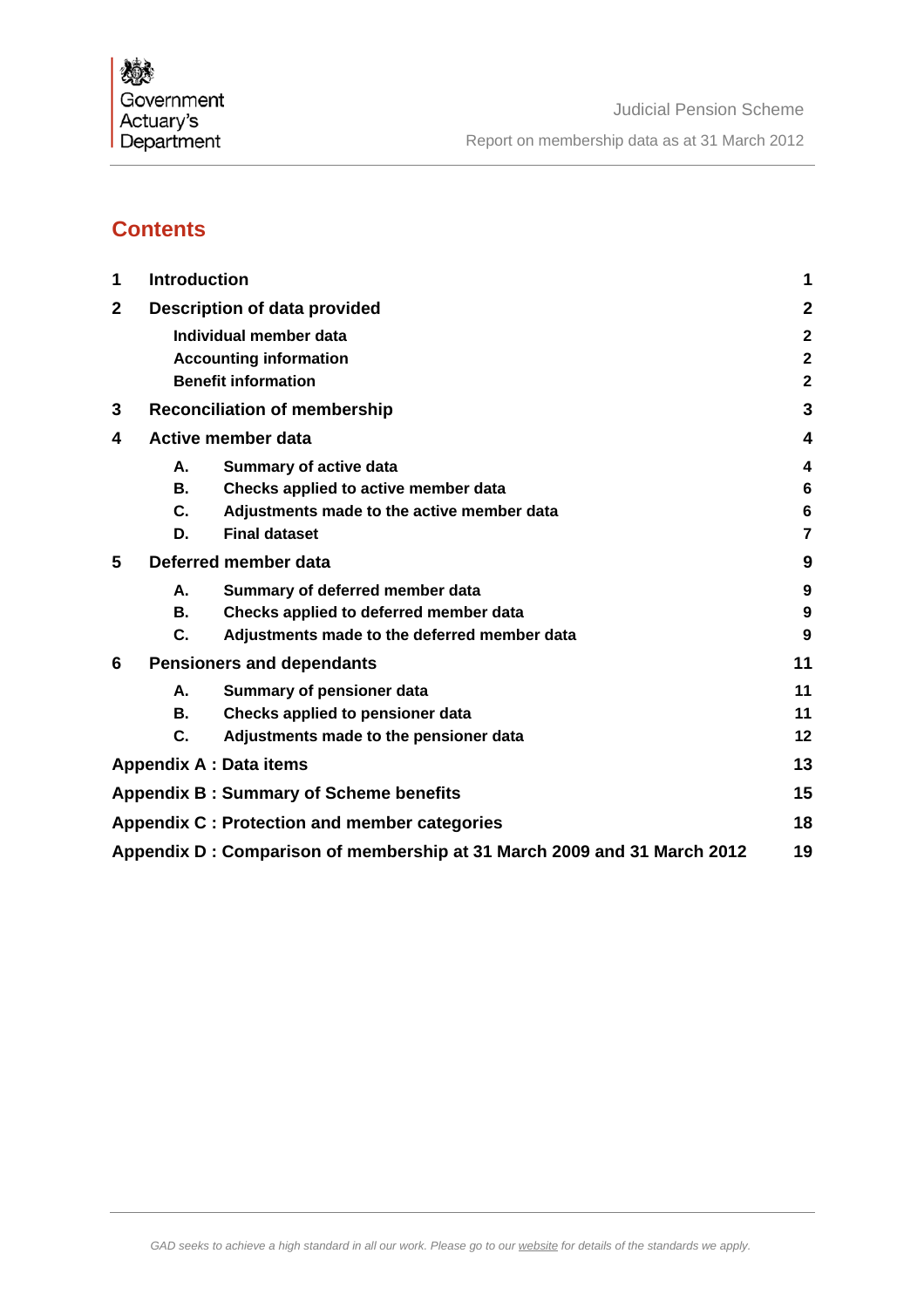

# **1 Introduction**

- 1.1 This report is addressed to the Ministry of Justice (MoJ). This report should not be reproduced or disseminated to other parties without prior consent. The Government Actuary's Department (GAD) does not accept any liability to third parties, whether or not it has agreed to the disclosure.
- 1.2 This report discusses and summarises the membership and accounting data provided to GAD and to be used by GAD for the purposes of the actuarial valuation as at 31 March 2012. It also sets out the checks that GAD has undertaken on this data.
- 1.3 The results of the valuation will be critically dependent on the quality and correctness of the data used. The purpose of this document is to ensure that users of the valuation report understand the issues relating to the data used and in particular those issues that may have a material impact on the valuation result.
- 1.4 Experience data used to inform the assumptions appropriate for the valuation are the subject of a separate report.
- 1.5 All member data and supplementary accounting information provided and discussed in this report were supplied by MoJ. Resource accounts for the relevant period are publicly available.
- 1.6 Throughout this report the totals given for summed data may not be exactly the same as the sum of the components shown due to rounding effects.
- 1.7 In preparing this report, GAD has relied on data and other information supplied by MoJ as described in the report. Any checks that GAD has made on this data and information are limited to those described in the report, including any checks on the overall reasonableness and consistency of the data. These checks do not represent a full independent audit of the data supplied and do not by themselves confirm or guarantee the overall quality or correctness of the data. In particular, GAD has relied on the general completeness and accuracy of the information supplied without independent verification.
- 1.8 The contents of this report have been discussed and agreed with MoJ. MoJ has confirmed that it is content that the resulting data is appropriate for use in the 2012 actuarial review of the Judicial Pension Scheme (JPS).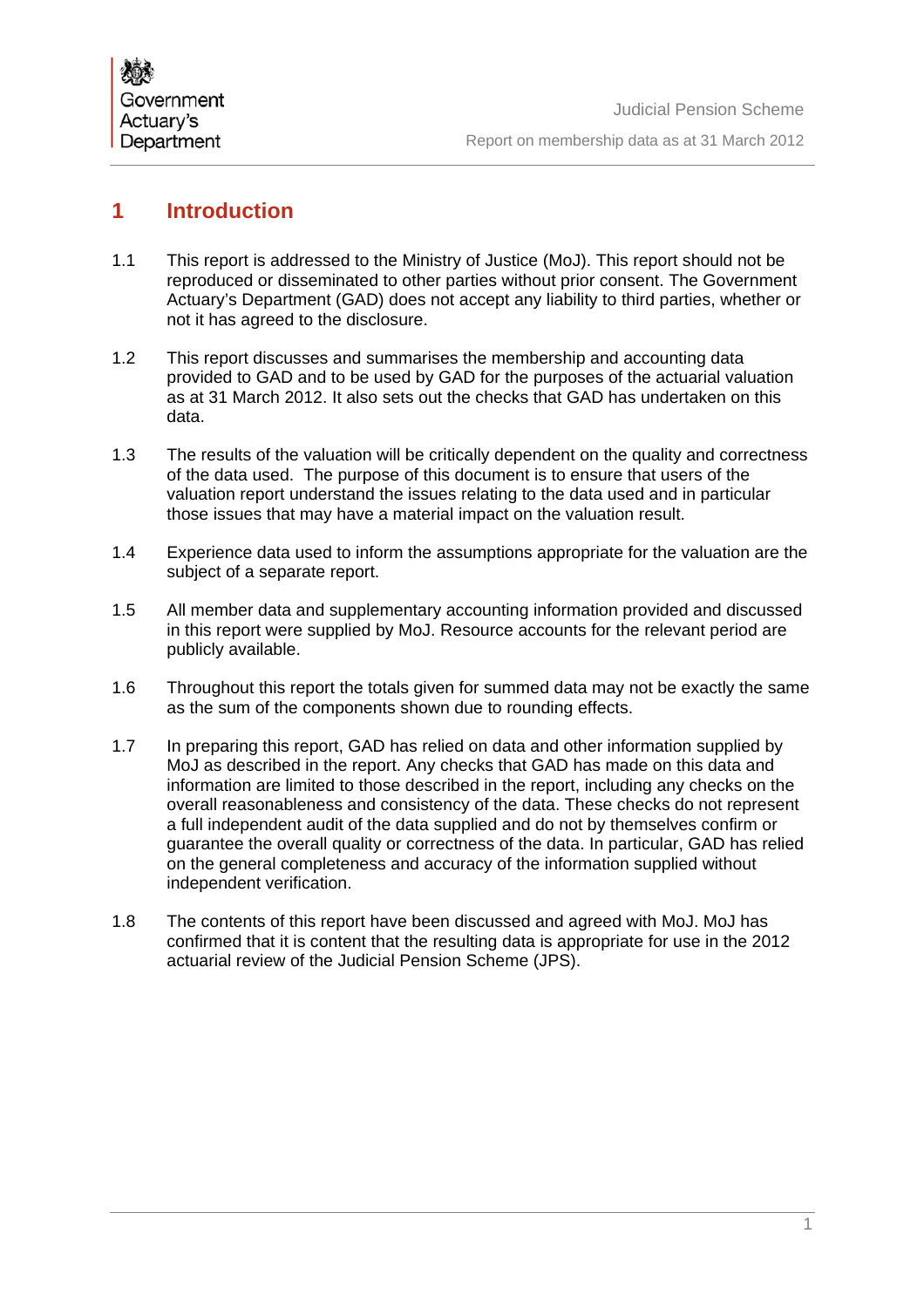# **2 Description of data provided**

## **Individual member data**

- 2.1 Individual member data was supplied for all active members, deferred members and current beneficiaries of the Scheme.
- 2.2 The data provided excluded holders of Scottish or Northern Irish devolved judicial offices as these members are excluded by the terms of the Public Service Pension Schemes Act 2013
- 2.3 The data provided excluded fee-paid judges.
- 2.4 The data items provided for each member are set out in Appendix A.

## **Accounting information**

2.5 Published resource accounts were available for the full inter-valuation period from 1 April 2009 to 31 March 2012. These include summaries of the Scheme's membership and membership movements for each accounting period as summarised in section 3. Certain pieces of financial information from the accounts are used to perform independent checks on the valuation data as explained in sections 4 and 6.

## **Benefit information**

2.6 A summary of the benefits provided to members of the Scheme is shown in Appendix B.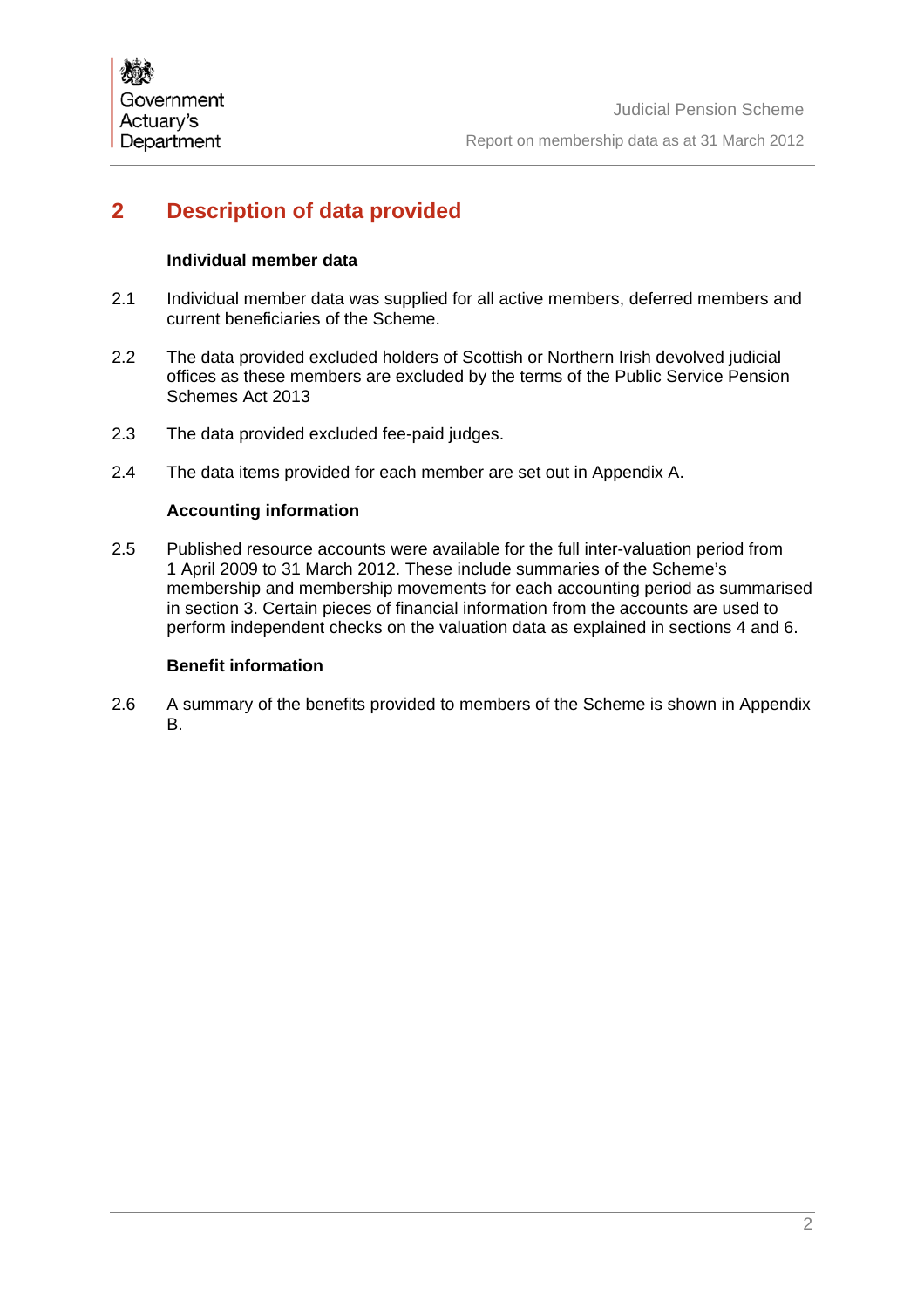

# **3 Reconciliation of membership**

- 3.1 This section summarises how the numbers of members has changed since the last completed valuation of the scheme (carried out as at 31 March 2009).
- 3.2 The reconciliation shows both the movements as provided in valuation data and the corresponding information provided in the Resource Accounts. Since the Resource Accounts are prepared very shortly after the year end, the movements summarised therein are acknowledged to be only an estimate of the final position. Thus it is not expected that an exact reconciliation will be achievable from this source.

## **Reconciliation of membership 31 March 2009 to 31 March 2012**

|                                         |                   | <b>Actives</b>  |                   | <b>Deferreds</b>    | <b>Pensioners</b>        |                 |
|-----------------------------------------|-------------------|-----------------|-------------------|---------------------|--------------------------|-----------------|
|                                         | Valuation<br>data | <b>Accounts</b> | Valuation<br>data | <b>Accounts</b>     | <b>Valuation</b><br>data | <b>Accounts</b> |
| Number at<br>31/3/09                    | 2135              | 2140            | 5                 | 7                   | 1549                     | 1530            |
| <b>Additions</b><br><b>Deductions</b>   | 420<br>$-335$     | 420<br>$-320$   | 6<br>$-3$         | 6<br>$\frac{-3}{2}$ | 409<br>$-222$            | 467<br>$-272$   |
| <b>Number</b><br>expected at<br>31/3/12 | 2220              | 2240            | 8                 | 10                  | 1736                     | 1725            |
| Data at 2012                            | 2227              | 2240            | 9                 | 10                  | 1735                     | 1725            |

3.3 We do not consider the differences above between the membership numbers in the valuation data as at 31 March 2012 and the accounts as at 31 March 2012 are material.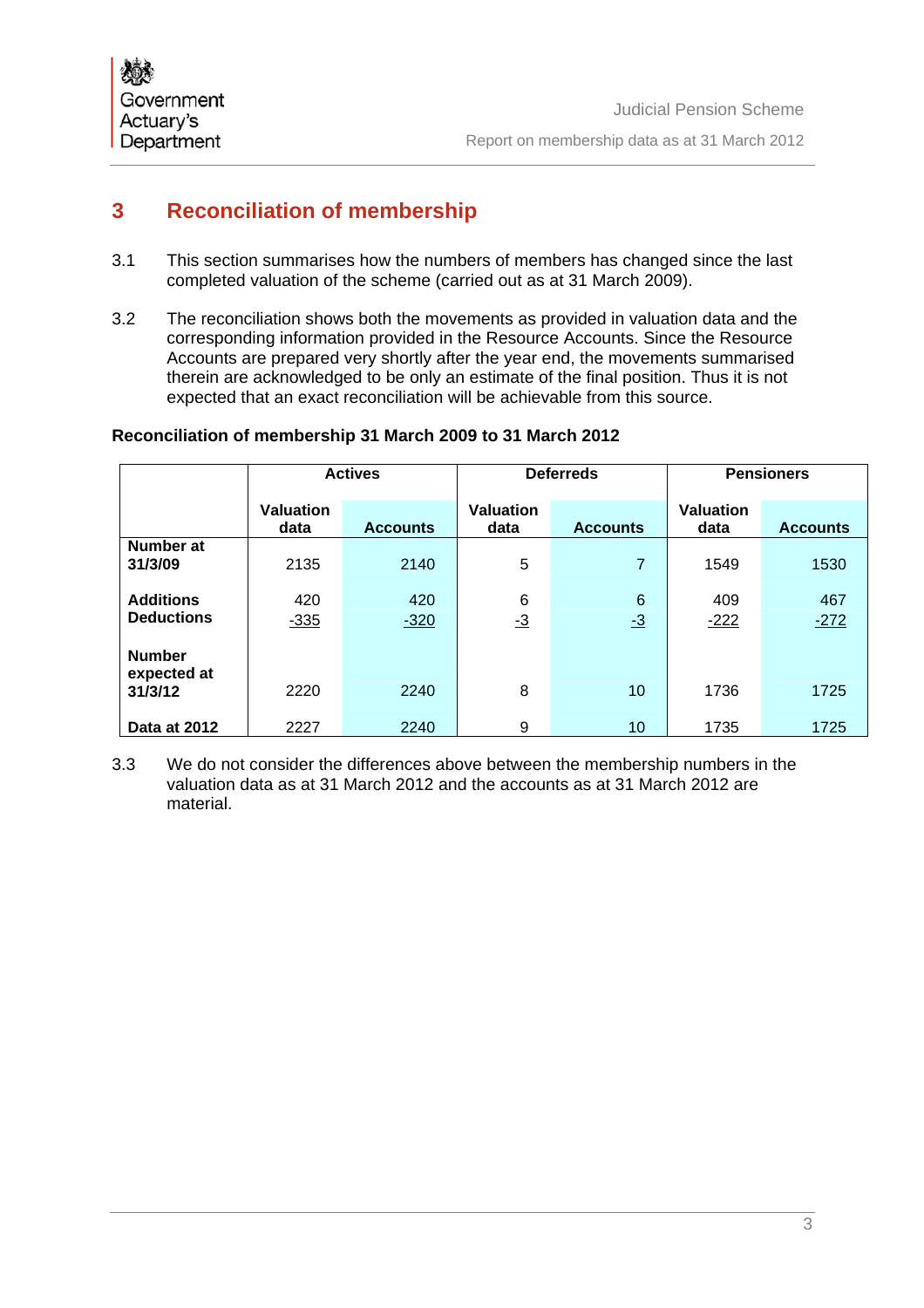# **4 Active member data**

4.1 This section summarises the data provided for active members for the purposes of this valuation. It also summarises the checks and adjustments we have made to the data.

# **A. Summary of active data**

- 4.2 MoJ provided a dataset covering 2219 active members. 2026 of this total related to the 1993 scheme.
- 4.3 According to the written ministerial statement made by the Lord Chancellor and the Secretary of State for Justice, under the terms of the reforms being made to Public Service pension schemes from 2015 members within a certain period prior to their current normal pension age will remain in their existing schemes until retirement. These members are termed 'Protected Members'. Members just outside this age range will transfer to the 2015 schemes between April 2015 and February 2022. These members are termed 'Tapered Members'. The detail of those covered by Protection and Tapering is set out in Appendix C. All other members are termed 'Unprotected Members. Since the benefits to be provided for members after 1 April 2015 will depend on which group they fall within we have identified those members within each group.
- 4.4 The data provided and falling within the groups identified above is summarised below.

| <b>Protection</b>  | Gender | <b>Number of</b><br>members | <b>Total</b><br>pensionable<br>pay(i) | Average<br>age(ii) | <b>Total</b><br>accrued<br>pension |
|--------------------|--------|-----------------------------|---------------------------------------|--------------------|------------------------------------|
| <b>Protected</b>   | Male   | 1189                        | £146,511,758                          | 62                 | £36,949,623                        |
|                    | Female | 266                         | £30,302,927                           | 60                 | £7,350,502                         |
|                    | Total  | 1455                        | £176,814,685                          | 62                 | £44,300,125                        |
| <b>Taper</b>       | Male   | 182                         | £21,453,080                           | 54                 | £2,624,311                         |
|                    | Female | 111                         | £12,262,516                           | 53                 | £1,969,383                         |
|                    | Total  | 293                         | £33,715,596                           | 53                 | £4,593,694                         |
| <b>Unprotected</b> | Male   | 151                         | £16,918,259                           | 48                 | £1,395,018                         |
|                    | Female | 127                         | £13,008,075                           | 47                 | £1,106,851                         |
|                    | Total  | 278                         | £29,926,335                           | 48                 | £2,501,869                         |
| All 1993 Scheme    | Male   | 1522                        | £184,883,097                          | 60                 | £40,968,952                        |
| members            | Female | 504                         | £55,573,519                           | 55                 | £10,426,736                        |
|                    | Total  | 2026                        | £240,456,615                          | 59                 | £51,395,688                        |

#### **1993 Scheme**

i. The pay shown is actual pay for the time worked

Weighted by WTE pay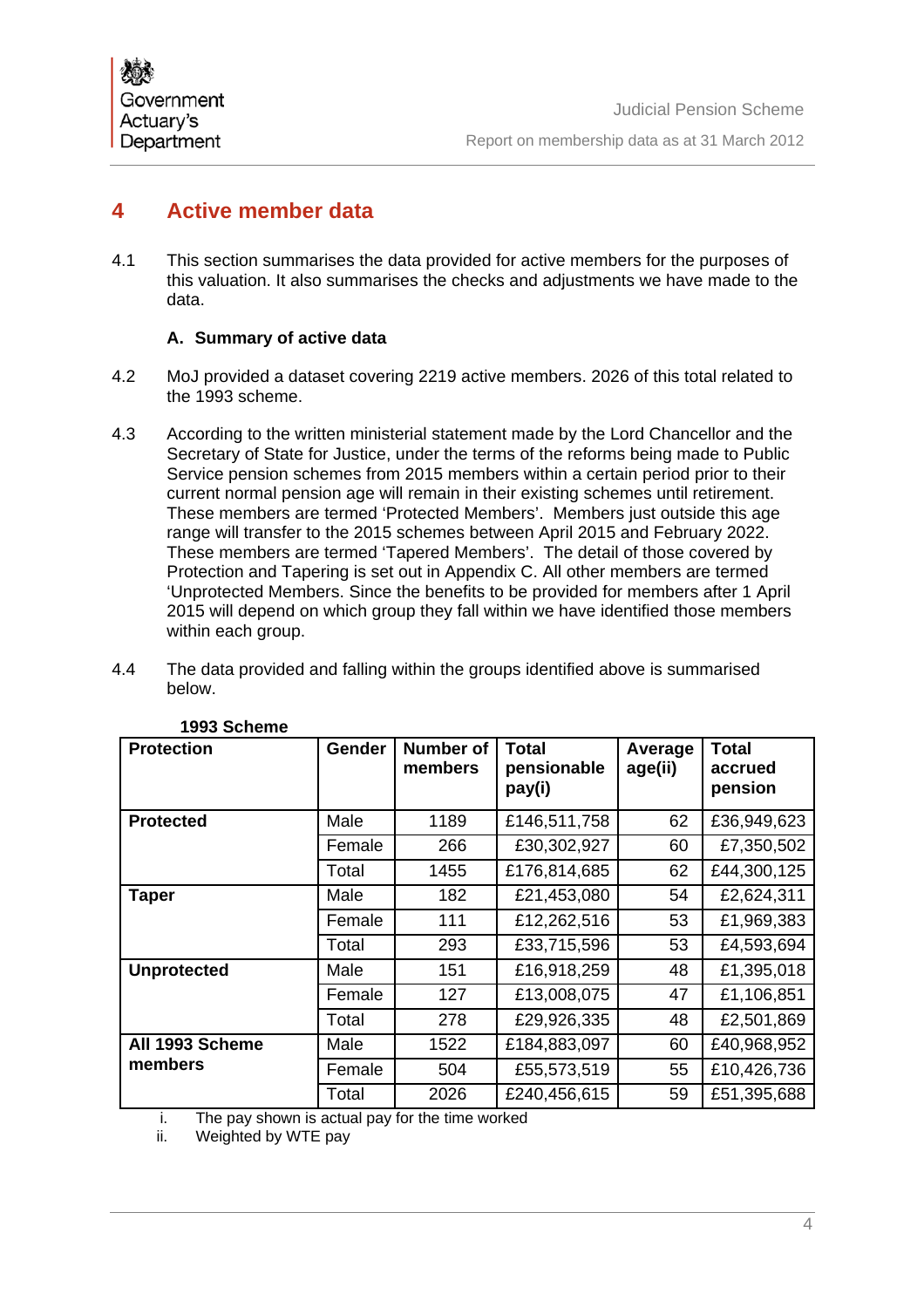## **1981 Schemes**

| <b>Protection</b>        | Gender | <b>Number of</b><br>members | <b>Total pensionable</b><br>pay(i) | Average<br>age(ii) | <b>Total accrued</b><br>pension |
|--------------------------|--------|-----------------------------|------------------------------------|--------------------|---------------------------------|
|                          |        |                             |                                    |                    |                                 |
| <b>Protected</b>         | Male   | 166                         | £21,637,526                        | 66                 | £10,604,025                     |
|                          | Female | 26                          | £3,089,157                         | 64                 | £1,489,151                      |
|                          | Total  | 192                         | £24,726,683                        | 66                 | £12,093,176                     |
| <b>Taper</b>             | Male   | $5$                         | (iii)                              | (iii)              | (iii)                           |
|                          | Female | $5$                         | (iii)                              | (iii)              | (iii)                           |
|                          | Total  |                             |                                    |                    |                                 |
| <b>Unprotected</b>       | Male   | $5$                         | (iii)                              | (iii)              | (iii)                           |
|                          | Female | $5$                         | (iii)                              | (iii)              | (iii)                           |
|                          | Total  |                             |                                    |                    |                                 |
| <b>All 1981</b>          | Male   | 167                         | £21,740,447                        | 66                 | £10,655,485                     |
| <b>Scheme</b><br>members | Female | 26                          | £3,089,157                         | 64                 | £1,489,151                      |
|                          | Total  | 193                         | £24,829,604                        | 66                 | £12,144,636                     |

i. The pay shown is actual pay for the time worked

ii. Weighted by WTE pay<br>iii. Details removed for dat

Details removed for data protection purposes

## **All members**

| Gender        | Number of<br>members | <b>Total pensionable</b><br>pay(i) | Average<br>age(ii) | <b>Total accrued</b><br>pension |
|---------------|----------------------|------------------------------------|--------------------|---------------------------------|
| <b>Male</b>   | 1689                 | £206,623,543                       | 60                 | £51,624,437                     |
| <b>Female</b> | 530                  | £58,662,676                        | 56                 | £11,915,887                     |
| <b>Total</b>  | 2219                 | £265,286,219                       | 59                 | £63,540,324                     |

i. The pay shown is actual pay for the time worked

ii. Weighted by WTE pay<br>iii. Details removed for dat

Details removed for data protection purposes

4.5 Appendix D (a) compares the active member data as at 31 March 2012 with that as at 31 March 2009 ie the date of the last valuation.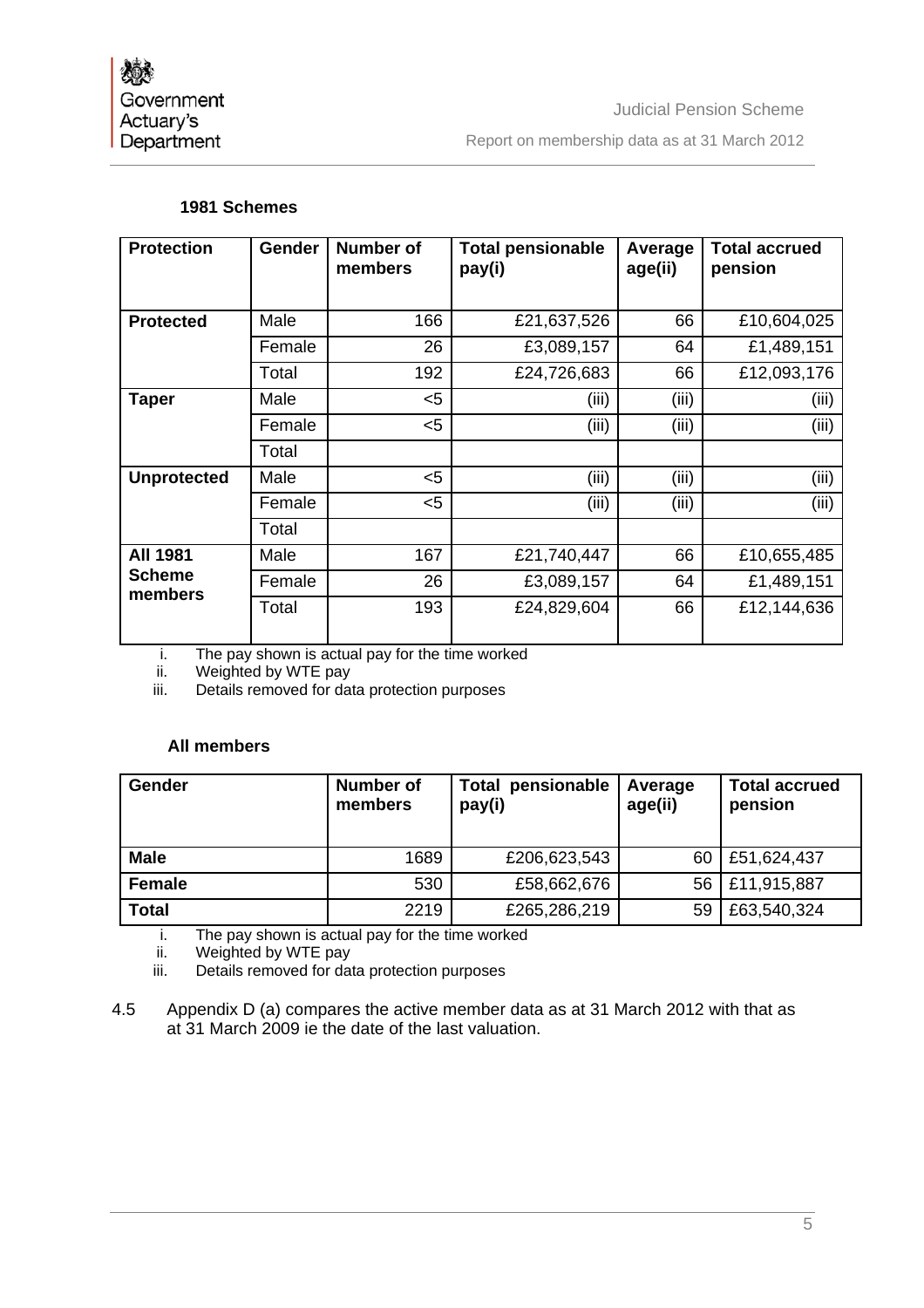#### **B. Checks applied to active member data**

- 4.6 All data provided was checked against the specification requested for both completeness and consistency.
- 4.7 The data received from MoJ did not contain information about pensionable service of active members, which we have calculated based on the date joining the scheme, number of days worked per week and added years purchased information. In our calculations, we have assumed that the current working pattern continues for the full working life of the members. For part-timers, reckonable service is pro-rated down and the full-time equivalent pay rate is used. This is different to the definitions used by the scheme where pay is pro-rated down rather than service but leads to the same final result.
- 4.8 The dataset was also compared against the previous valuation dataset as at 31 March 2009 to ensure that there were no unrealistic changes over the periods.
- 4.9 The final dataset was then subject to an independent check using accounting data. The total pensionable payroll in the data was compared against the total pensionable payroll in the resource accounts. The conclusions arising from this checking process are explained below:
- 4.10 The pensionable payroll of the active data as at 31 March 2012 amounts to £265.3 m. As pay data provided for extract purposes is based on pay received in the year 2011/12 for those who were active members on 31 March 2012 this can be compared against the pensionable payroll over the year reported in the resource accounts for 2011/12. The pensionable payroll for the 2011/12 resource accounts was £263.9 m and for the 2012/13 Annual Report and Accounts is £264.1 m. The pensionable payroll derived from the data is only slightly higher (0.5%) than that reported in the resource accounts, which we do not think is a cause for concern.

#### **C. Adjustments made to the active member data**

- 4.11 The following adjustments were made to the active member dataset after confirmation of correct information from MoJ:
	- > Duplicate records for members were deleted from the dataset
	- > Dates of birth, salary and dates of joining schemes were updated where incorrect, after comparison with 2009 valuation data
	- > Members who had retired before the valuation date and were also included in the pensioners data were removed from the active member dataset to avoid double counting.
- 4.12 The following adjustments were made to the actives member dataset where information was missing:
	- > GMPs were estimated for actives in service between 6 April 1978 and 5 April 1997 based on pay and service data provided. We do not consider the absence of this data will have a material effect on the valuation result.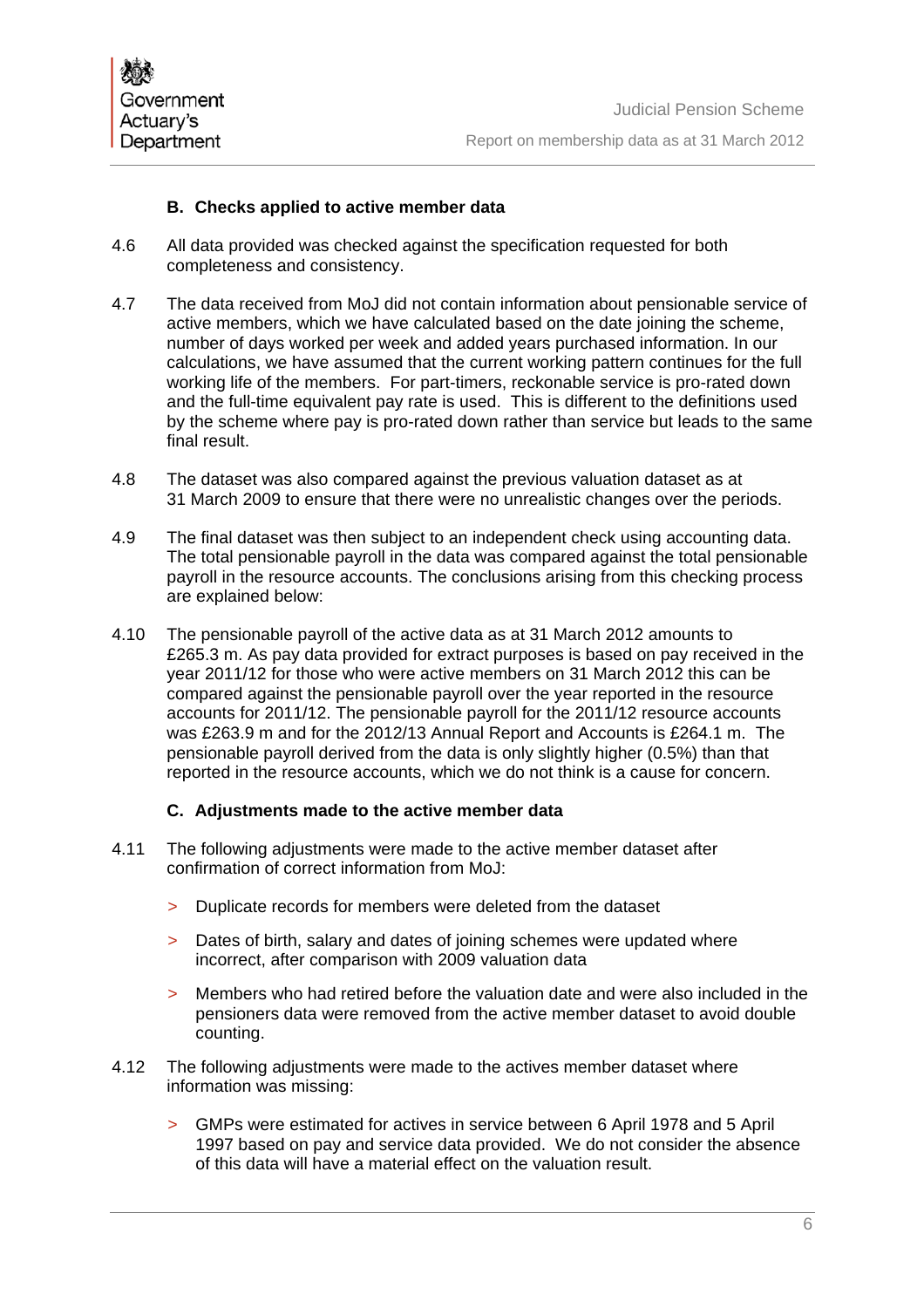> MoJ confirmed that some members were active members as at 31 March 2012 but did not provide relevant details of the members, e.g salary data. Where this information could not be obtained, the data has been rated up to allow for the liabilities of these members according to average results for members. This only affects 0.4% of the final dataset.

## **D. Final dataset**

- 4.13 After the adjustments described above were completed, the final dataset consists of 2227 active members. 1695 of this total relate to the 1993 scheme.
- 4.14 The final dataset is summarised below:

| <b>Protection</b>  | Gender | <b>Number of</b><br>members | <b>Total pensionable</b><br>pay(i) | Average<br>age(ii) | <b>Total accrued</b><br>pension |
|--------------------|--------|-----------------------------|------------------------------------|--------------------|---------------------------------|
| <b>Protected</b>   | Male   | 1195                        | £147,229,071                       | 62                 | £37,119,924                     |
|                    | Female | 268                         | £30,542,031                        | 60                 | £7,407,269                      |
|                    | Total  | 1463                        | £177,771,102                       | 61                 | £44,527,193                     |
| <b>Taper</b>       | Male   | 182                         | £21,453,080                        | 54                 | £2,624,311                      |
|                    | Female | 111                         | £12,262,516                        | 53                 | £1,969,383                      |
|                    | Total  | 293                         | £33,715,596                        | 53                 | £4,593,694                      |
| <b>Unprotected</b> | Male   | 151                         | £16,918,259                        | 48                 | £1,395,018                      |
|                    | Female | 127                         | £13,008,075                        | 47                 | £1,106,851                      |
|                    | Total  | 278                         | £29,926,335                        | 48                 | £2,501,869                      |
| All 1993 Scheme    | Male   | 1528                        | £185,600,409                       | 60                 | £41,139,253                     |
| members            | Female | 506                         | £55,812,623                        | 55                 | £10,483,503                     |
|                    | Total  | 2034                        | £241,413,032                       | 59                 | £51,622,756                     |

#### **1993 Scheme**

i. The pay shown is actual pay for the time worked

Weighted by WTE pay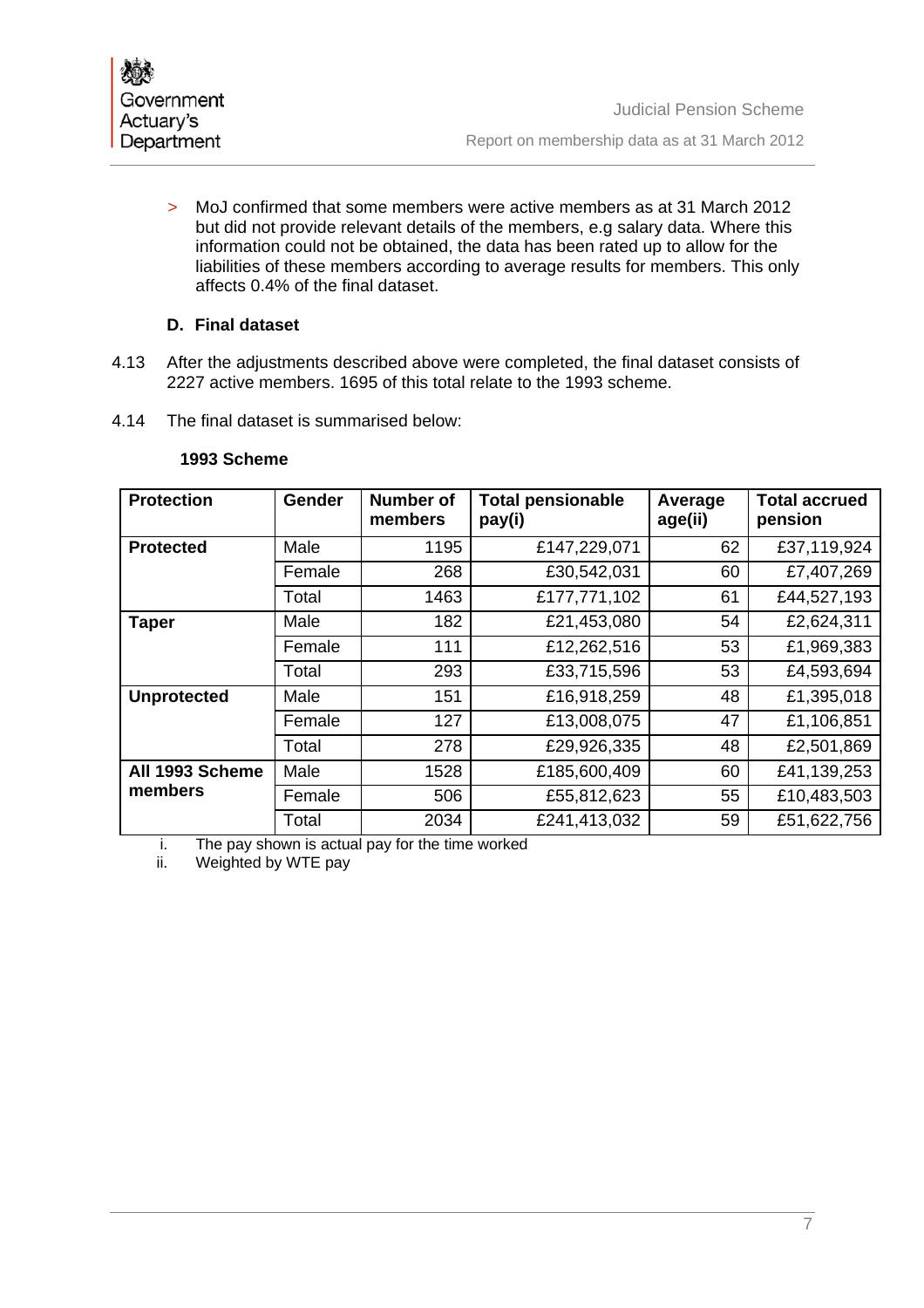Judicial Pension Scheme Report on membership data as at 31 March 2012

## **1981 Schemes**

| <b>Protection</b>                           | <b>Gender</b> | <b>Number</b><br>οf<br>members | <b>Total</b><br>pensionable<br>pay(i) | Average age(ii) | <b>Total accrued</b><br>pension |
|---------------------------------------------|---------------|--------------------------------|---------------------------------------|-----------------|---------------------------------|
| <b>Protected</b>                            | Male          | 166                            | £21,637,526                           | 66              | £10,604,025                     |
|                                             | Female        | 26                             | £3,089,157                            | 64              | £1,489,151                      |
|                                             | Total         | 192                            | £24,726,683                           | 66              | £12,093,176                     |
| <b>Taper</b>                                | Male          | $5$                            | (iii)                                 | (iii)           | (iii)                           |
|                                             | Female        | $<$ 5                          | (iii)                                 | (iii)           | (iii)                           |
|                                             | Total         |                                |                                       |                 |                                 |
| <b>Unprotected</b>                          | Male          | $5$                            | (iii)                                 | (iii)           | (iii)                           |
|                                             | Female        | $5$                            | (iii)                                 | (iii)           | (iii)                           |
|                                             | Total         |                                |                                       |                 |                                 |
| <b>All 1981</b><br><b>Scheme</b><br>members | Male          | 167                            | £21,740,447                           | 66              | £10,655,485                     |
|                                             | Female        | 26                             | £3,089,157                            | 64              | £1,489,151                      |
|                                             | Total         | 193                            | £24,829,604                           | 66              | £12,144,636                     |

i. The pay shown is actual pay for the time worked

ii. Weighted by WTE pay

iii. Details removed for data protection purposes

## **All members**

| <b>Gender</b> | Number of<br>members | Total pensionable Average age(ii)<br>pay(i) |           | <b>Total accrued</b><br>pension |
|---------------|----------------------|---------------------------------------------|-----------|---------------------------------|
| <b>Male</b>   | 1695                 | £207,340,856                                | 60        | £51,794,738                     |
| Female        | 532                  | £58,901,780                                 | 56        | £11,972,654                     |
| Total         | 2227                 | £266,242,636                                | <b>59</b> | £63,767,392                     |

i. The pay shown is actual pay for the time worked<br>ii. Weighted by WTE pay

Weighted by WTE pay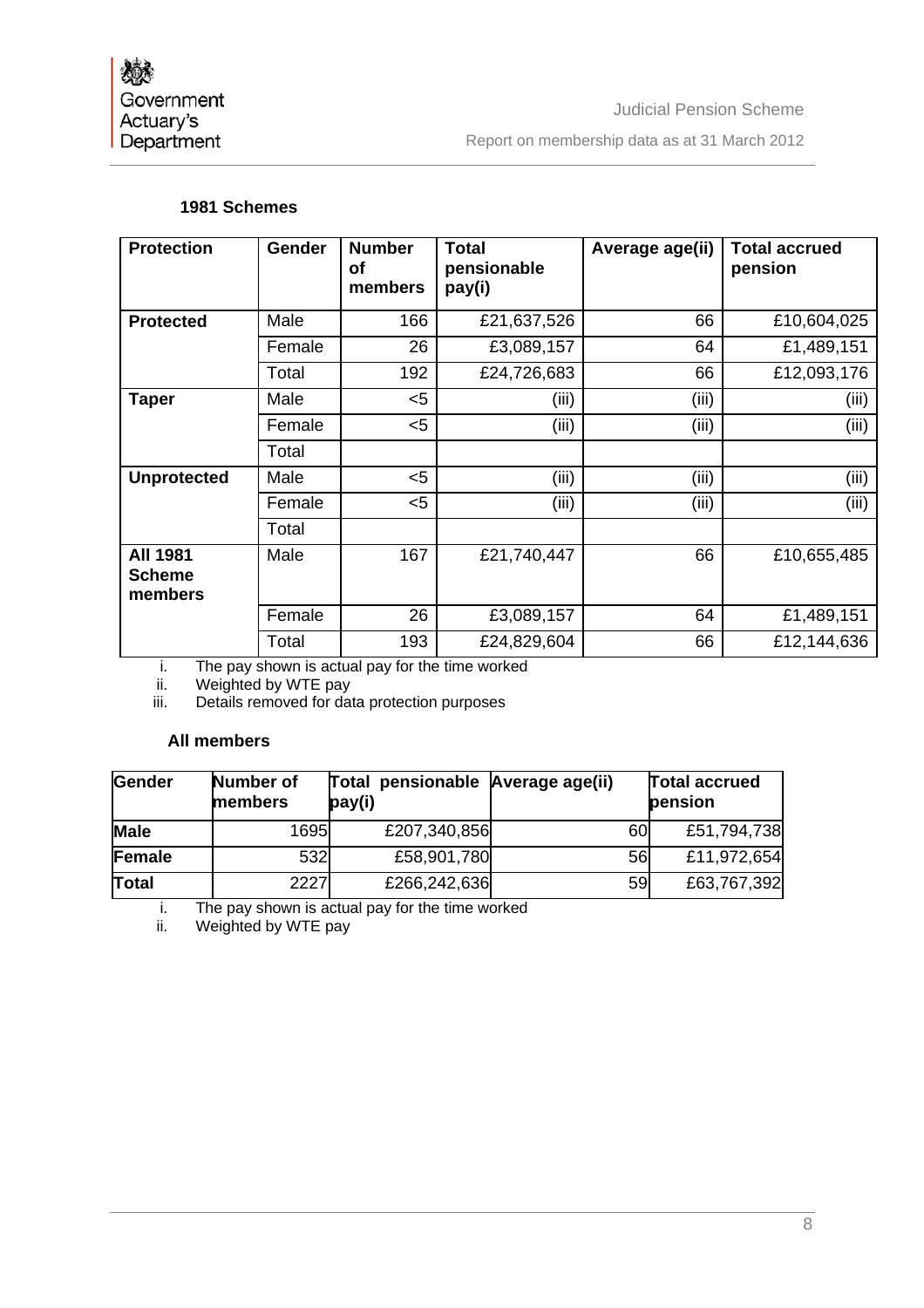# **5 Deferred member data**

5.1 This section summarises the data provided for former active members of the Scheme for the purposes of this valuation. It also summarises the checks and adjustments we have made to the data.

# **A. Summary of deferred member data**

- 5.2 MoJ provided a dataset covering 9 former active members who all related to the 1993 section of the scheme.
- 5.3 There are also 13 pension debit members and 13 pension credit members, who are considered alongside the deferred members for valuation purposes. Pension debits are effectively subtracted from the deferred data while pension credits are added.
- 5.4 The data provided is summarised below

| Deferred type                      | Gender      | <b>Number</b><br>οf<br>members | <b>Total deferred</b><br>pension(i) | Average<br>age(ii) | Average<br><b>Deferred</b><br>pension |
|------------------------------------|-------------|--------------------------------|-------------------------------------|--------------------|---------------------------------------|
| <b>Deferred and Pension Credit</b> | Male        |                                | £134,388                            | 61                 | £19,198                               |
|                                    | Female      | 15                             | £253,902                            | 62                 | £16,927                               |
|                                    | Total       | 22                             | £388,290                            | 62                 | £17,650                               |
| <b>Pension Debit</b>               | Total (iii) | 13                             | £144,766                            | 63                 | £11,136                               |

- i. Excluding pension increases awarded to the valuation date
- ii. Weighted by deferred pension<br>iii. Male and female data combine
- Male and female data combined for data protection purposes
- 5.5 Appendix D (b) compares the deferred member data as at 31 March 2012 with that as at 31 March 2009 ie the date of the last valuation.

## **B. Checks applied to deferred member data**

- 5.6 All data provided was checked against the specification requested for both completeness and consistency.
- 5.7 The dataset was also compared against the previous valuation dataset as at 31 March 2009 to ensure that there were no unrealistic changes over the periods.

## **C. Adjustments made to the deferred member data**

5.8 MoJ did not provide the relevant details like date of birth, deferred pension and effective date for one deferred member as well as the pension debit details for one member. The deferred data will be rated up to allow for the liability of this member according to average results for members. The pension credit has been assumed to be equal to the corresponding pension debit, which was known. This affects 6% of the final deferred dataset (i.e. reflecting the fact that data was unavailable for 6% of the deferred membership).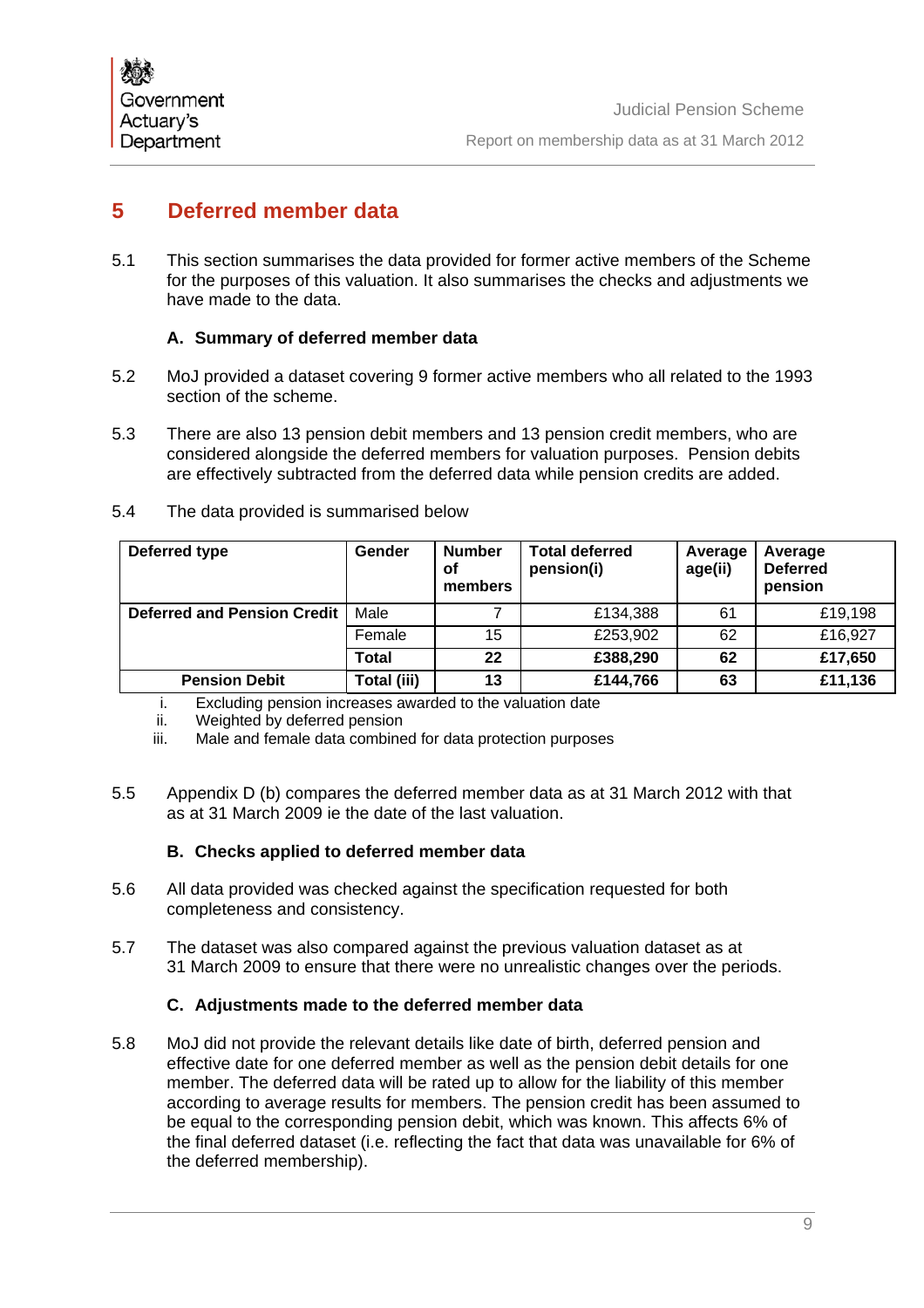- 5.9 GMPs were estimated for members in service between 6 April 1978 and 5 April 1997. We do not consider the absence of these data will have a material effect on the valuation result.
- 5.10 The final dataset is summarised below:

| Deferred type                      | Gender       | Number of<br>members | <b>Total deferred</b><br>pension(i) | Average<br>age(ii) | Average<br><b>Deferred</b><br>pension |
|------------------------------------|--------------|----------------------|-------------------------------------|--------------------|---------------------------------------|
| <b>Deferred and Pension Credit</b> | Male         |                      | £159,932                            | 61                 | £22,847                               |
|                                    | Female       | 15                   | £253,902                            | 62                 | £16,927                               |
|                                    | <b>Total</b> | 22                   | £413,834                            | 61                 | £18,811                               |
| <b>Pension Debit</b>               | Total (iii)  | 13                   | £161,041                            | 63                 | £12,388                               |

- i. Excluding pension increases awarded to the valuation date ii. Weighted by deferred pension
- ii. Weighted by deferred pension<br>iii. Male and female details combi
- Male and female details combined for data protection purposes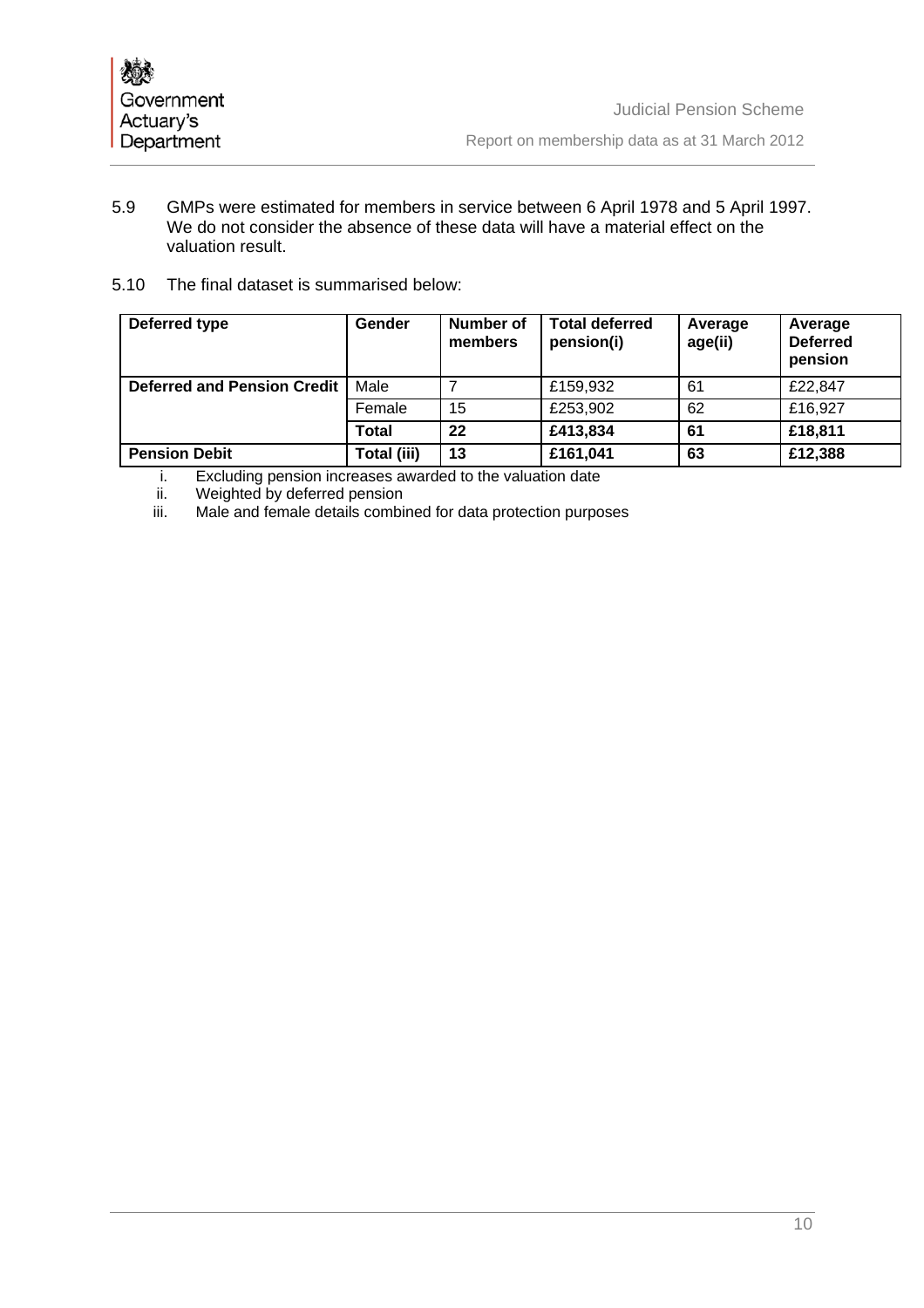# **6 Pensioners and dependants**

6.1 This section summarises the data provided for pensioner members and dependants for the purposes of this valuation. It also summarises the checks and adjustments we have made to the data.

## **A. Summary of pensioner data**

6.2 MoJ provided a dataset covering 1,719 current beneficiaries.

| Type of<br>pensioner            | <b>Gender</b> | <b>Number of</b><br>members | Total pension(i) | Average<br>age(ii) |
|---------------------------------|---------------|-----------------------------|------------------|--------------------|
| Age retirement                  | Male          | 1085                        | £59,684,779      | 76                 |
|                                 | Female        | 120                         | £4,734,211       | 72                 |
|                                 | Total         | 1205                        | £64,418,990      | 75                 |
| <b>III-health</b><br>retirement | Total<br>(iv) | 12 <sup>2</sup>             | £550,377         | 64                 |
| Dependants(iii)                 | Male          | 19                          | £267,903         | 57                 |
|                                 | Female        | 483                         | £11,084,079      | 78                 |
|                                 | Total         | 502                         | £11,351,982      | 78                 |
| All                             | Male          | 1114                        | £60,408,439      | 76                 |
|                                 | Female        | 605                         | £15,912,911      | 76                 |
|                                 | Total         | 1719                        | £76,321,350      | 76                 |

6.3 The data provided is summarised below.

i. Including pension increases awarded to the valuation date

ii. Weighted by pension

iii. Including pension credit members

iv. Male and female details combined for data protection purposes

6.4 Appendix D (c) compares the pensioner data as at 31 March 2012 with that as at 31 March 2009, i.e. the date of the last valuation.

#### **B. Checks applied to pensioner data**

- 6.5 All data provided was checked against the specification requested for both completeness and consistency.
- 6.6 The dataset was also compared against the previous valuation dataset as at 31 March 2009 to ensure that there were no unrealistic changes over the periods.
- 6.7 The final dataset was then subjected to an independent check using accounting data to make sure that it was fit for purpose. The total pensioner payroll in the data was compared against total pensions paid as recorded in the resource accounts. The conclusions arising from this checking process are explained below.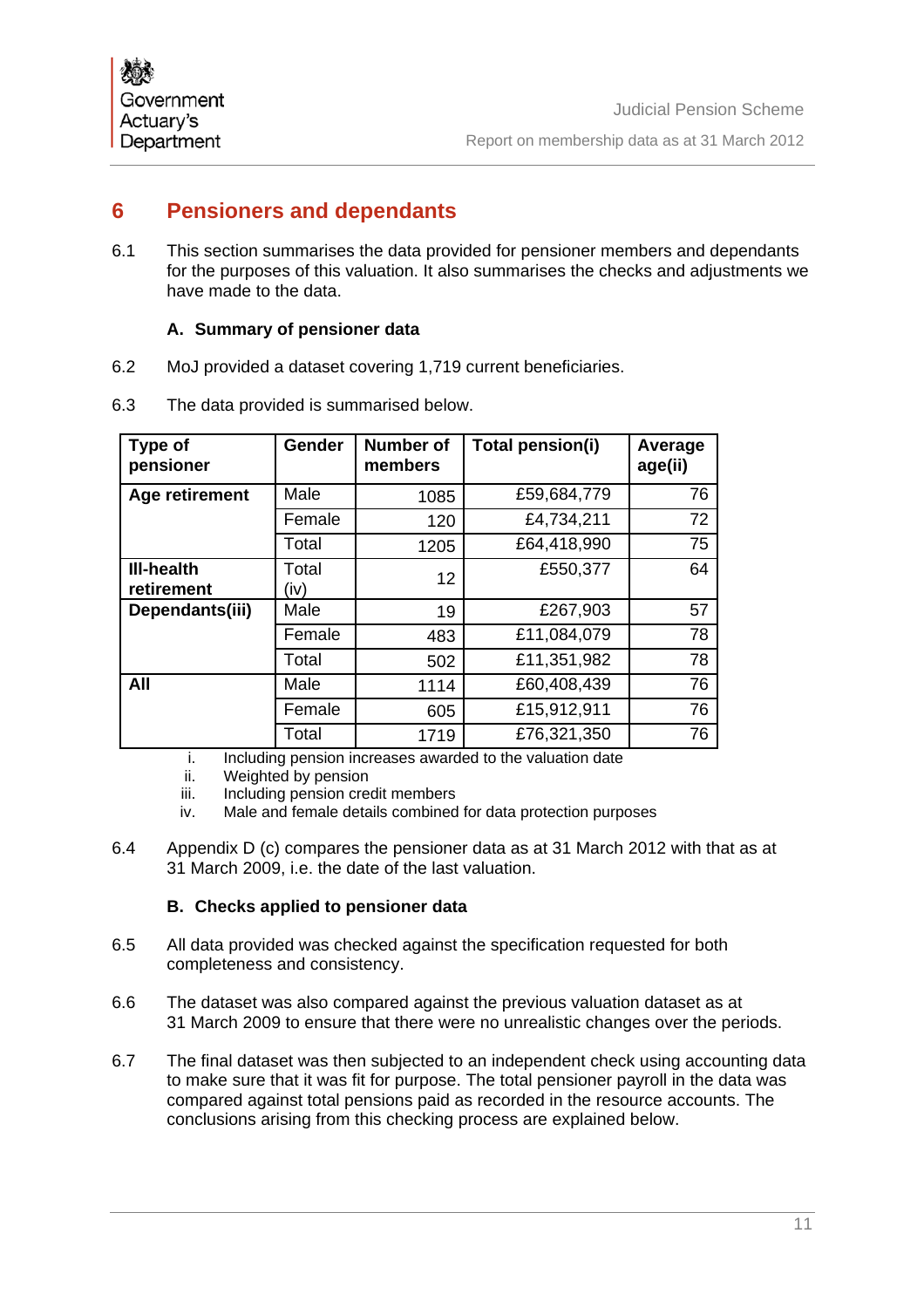6.8 After adjustments, the total resultant pensioner payroll in the valuation data was £76.3 m. This compares to total pensions paid during 2011/12 (from the resource accounts) of £74.7 m. Some difference is to be expected as the valuation pensioner payroll is that in payment as at the valuation date whereas the amount recorded in the accounts is the total paid over the prior 12 months. Pension payments increased from £70.1 m in 2010/11 to £74.7 m in 2011/12, as may be expected given the growth in the number of pensioners over the period. After allowing for the known pension increase of 3.1% in April 2011, the increase in pension payments year on year was around 3.4%. The difference between the year end valuation pensioner payroll at 31 March 2012 and the actual pension payments made during 2011/12 is consistent with continued growth in retirements seen from 2010/11 to 2011/12.

## **C. Adjustments made to the pensioner data**

- 6.9 Where members were classified as normal retirements but retired prior to age 25, these members were reclassified as child pensioners after confirmation with MoJ.
- 6.10 MoJ confirmed that some members were pensioners as at 31 March 2012 but did not provide relevant details of the members, e.g pensions in payment. Where this information could not be obtained, the data has been rated up to allow for the liabilities of these members according to average results for members. This only affects 1% of the final dataset.
- 6.11 There were a number of cases where GMP figures seemed to be inconsistent with those provided at the last valuation. For the purposes of the 31 March 2012 valuation we will take the figures provided as at 31 March 2012.

| <b>Type of pensioner</b>     | Gender        | <b>Number of</b><br>members | Total pension(i) | Average<br>age(ii) |
|------------------------------|---------------|-----------------------------|------------------|--------------------|
| Age retirement               | Male          | 1099                        | £60,432,167      | 76                 |
|                              | Female        | 124                         | £4,947,750       | 72                 |
|                              | Total         | 1223                        | £65,379,918      | 75                 |
| <b>III-health retirement</b> | Total<br>(iv) | 12                          | £550,377         | 64                 |
| Dependants(iii)              | Male          | 19                          | £267,903         | 57                 |
|                              | Female        | 483                         | £11,084,079      | 78                 |
|                              | Total         | 502                         | £11,351,982      | 78                 |
| All                          | Male          | 1128                        | £61,155,827      | 76                 |
|                              | Female        | 609                         | £16,126,450      | 76                 |
|                              | Total         | 1737                        | £77,282,277      | 76                 |

6.12 The final dataset is summarised below:

i. Including pension increases awarded to the valuation date

ii. Weighted by pension

iii. Including pension credit members

iv. Male and female details combined for data protection purposes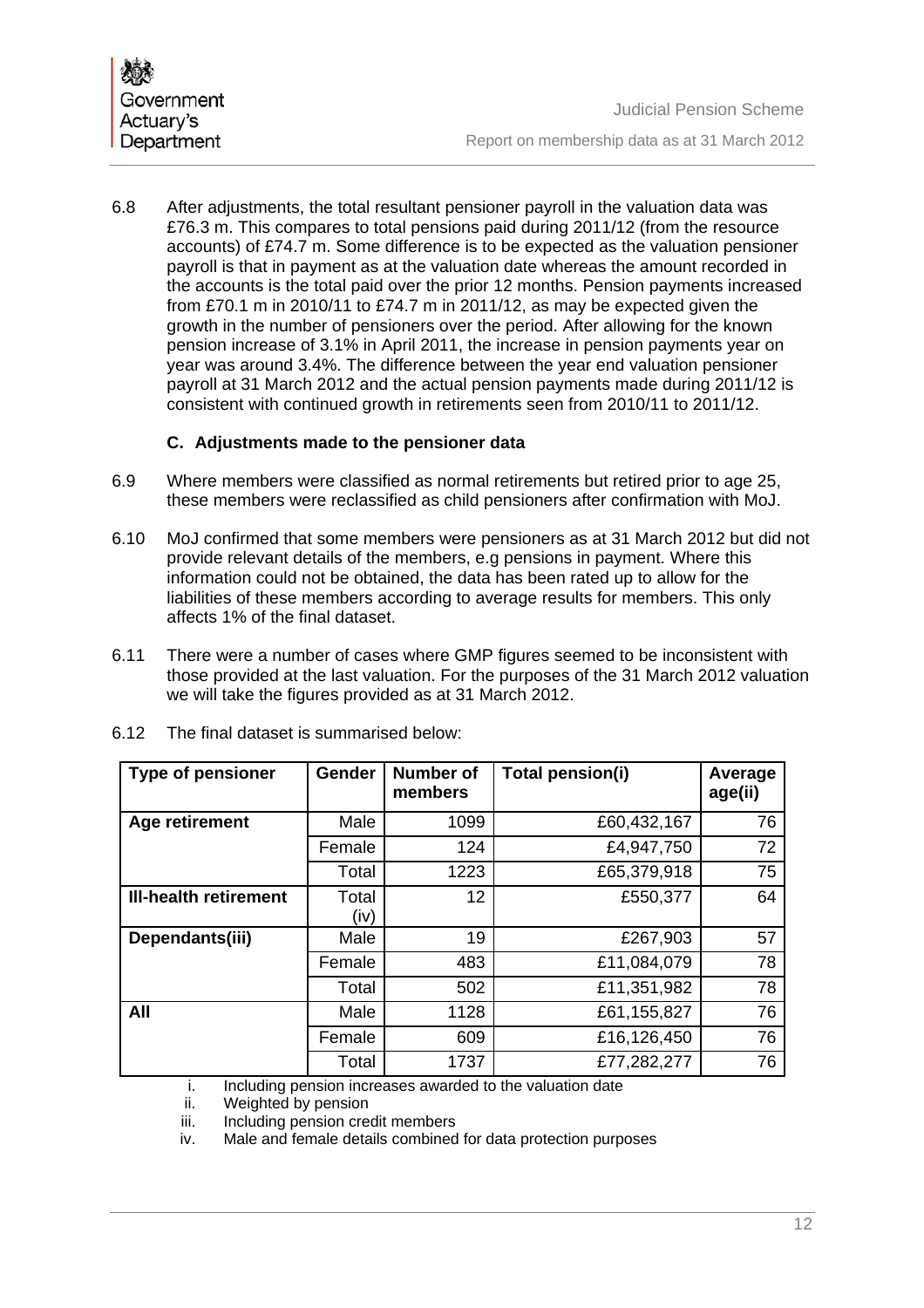# **Appendix A : Data items**

## **All Data as at 31 March 2012**

Key data items are shown in bold. These are the items where a valid and reasonable data item is important in determining the size of the liability.

## **A) Active Members**

- 1) Name / Identifier (used to clear up data queries)
- 2) **Date of Birth**
- 3) **Gender**
- 4) Marital status
- 5) **Date joined scheme**
- 6) **Scheme (if 81 scheme, which scheme)**
- 7) **Pensionable service**
- 8) **Added years purchased to date**
- 9) Details of JASSPS purchased
- 10) **Current Pensionable Salary (including over the cap salary)**
- 11) Accrued GMP (split between pre 1988 and post 1988 accrual) If not readily available then GAD could estimate.
- 12) Details of any pension debit and date awarded
- 13) **Part time service history (if applicable)**
- 14) Details of pension credits awarded as a result of a transfer in

#### **B) Preserved Pensions**

- 1) Name / Identifier
- 2) **Date of Birth**
- 3) **Gender**
- 4) Marital status
- 5) Higher/Lower judiciary indicator
- 6) **Scheme (if 81 scheme, which scheme)**
- 7) **Preserved pension and lump sum at valuation date (over the cap benefits listed separately)**
- 8) Preserved spouse's pension (over the cap benefits listed separately)
- 9) Accrued GMP (split between pre 1988 and post 1988 accrual). This data item may be estimated if not readily available.
- 9) Details of any pension debit and date awarded

#### Note:

- a) If preserved pensions revalued to the valuation date are not available then a date of leaving service together with the preserved award at that time could be used.
- b) If GMP figures are not recorded it would be possible to estimate the GMP. We would require length of service and date of leaving to estimate with accuracy.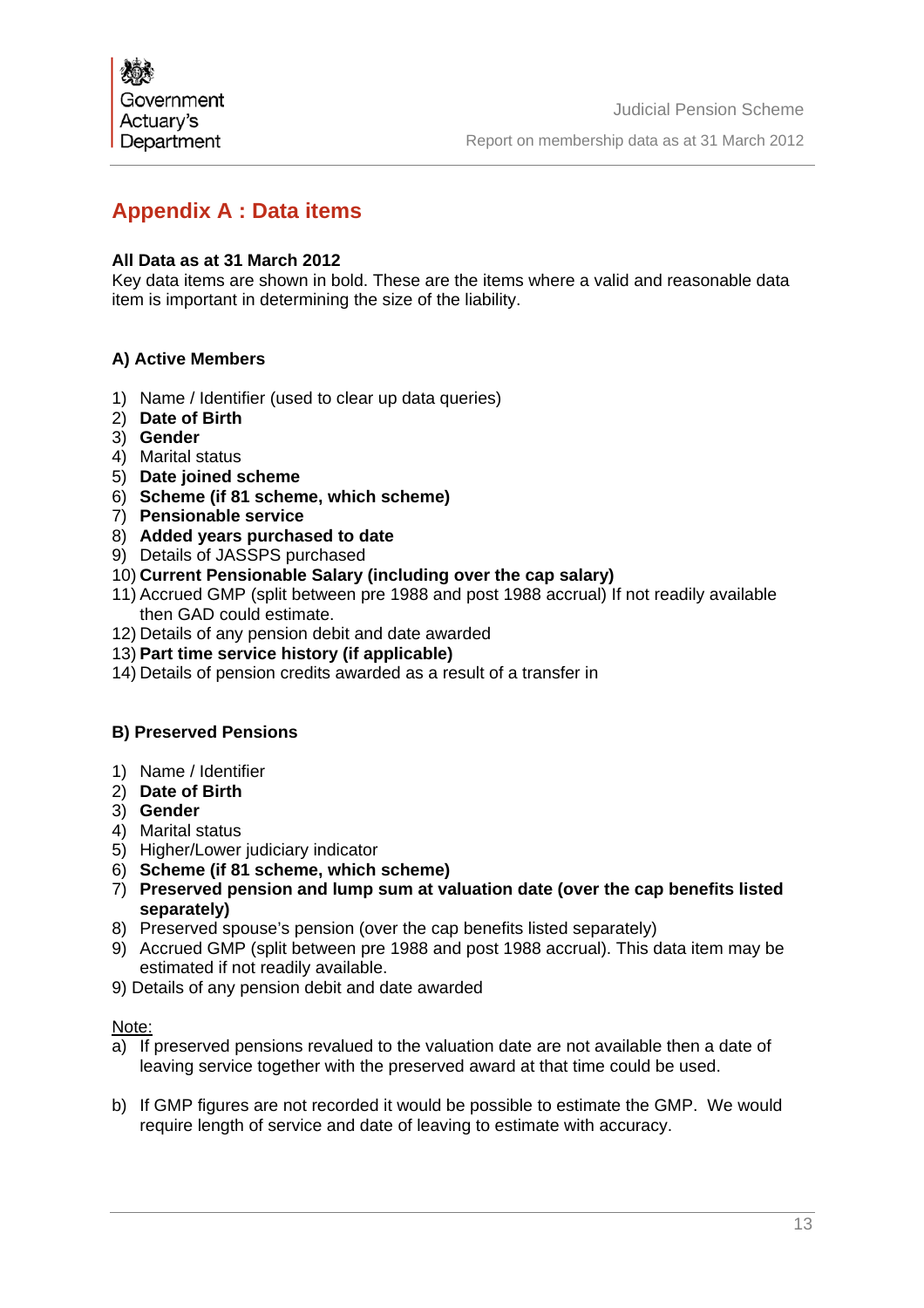

#### **C) Pensions in Payment**

- 1) Name / Identifier
- 2) **Date of Birth**
- 3) **Gender**
- 4) **Category Member, Dependent, Pension Credit or Child**
- 5) For members type of retirement (normal/ill health)
- 6) For members Higher/Lower judiciary indicator
- 7) For members Marital Status
- 8) **Total pension in payment at valuation date**
- 9) For member spouse's pension payable on member's death
- 10) GMP at valuation date (split between pre 1988 and post 1988 accrual)

## **D) Pension Credits not in payment**

- 1) Name / Identifier
- 2) **Date of Birth**
- 3) **Gender**
- 4) **Pension credit and lump sum at valuation date** (or pension credit and date awarded if pension credit at valuation date is not available)
- 5) Accrued GMP (split between pre 1988 and post 1988 accrual). This data item may be estimated if not readily available.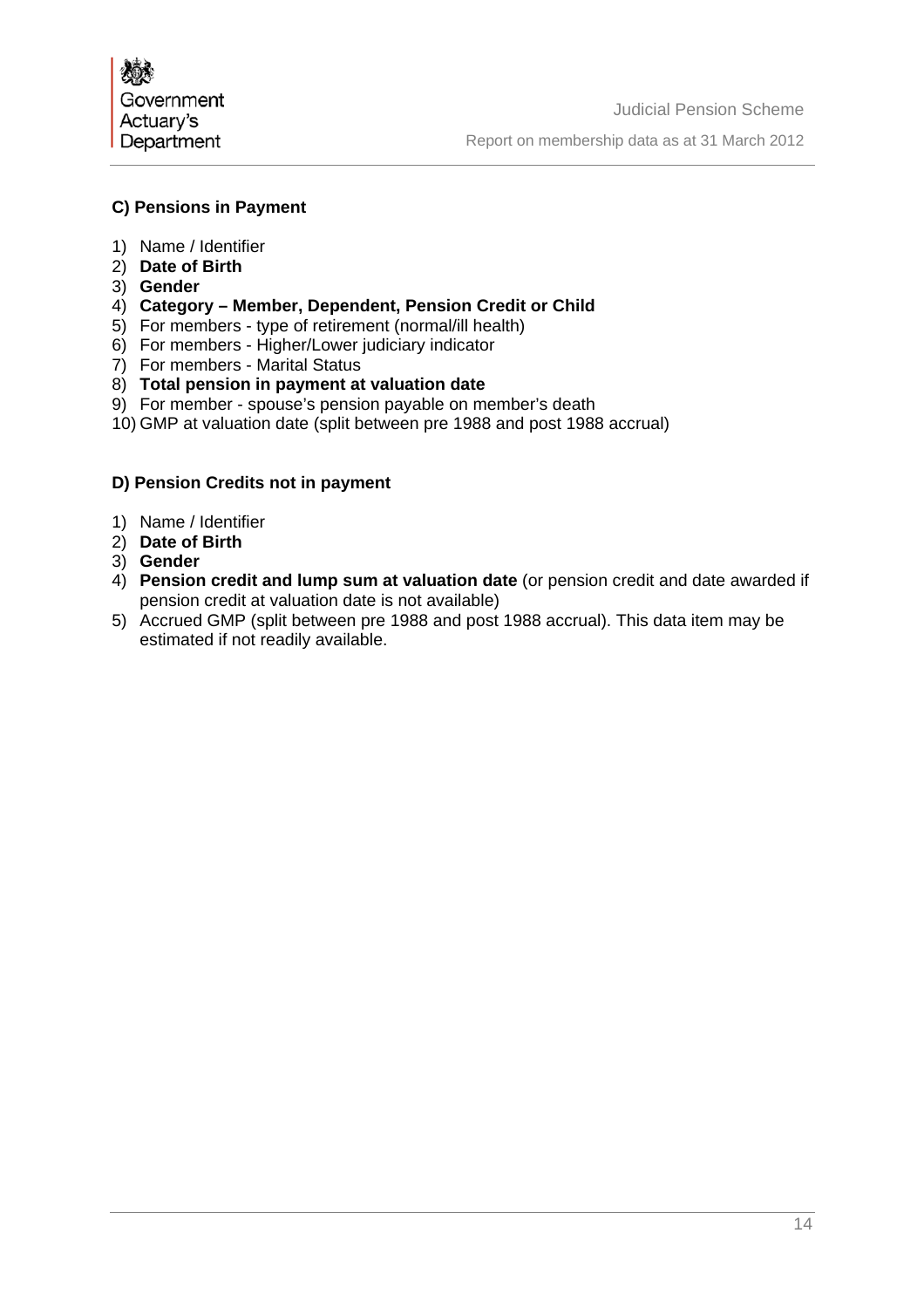# **Appendix B : Summary of Scheme benefits**

## **Table B1 -1981 Scheme**

| Eligibility                  | From 31 <sup>st</sup> March 1995 the 1981 scheme has been closed to new<br>entrants.                                                          |  |  |  |  |
|------------------------------|-----------------------------------------------------------------------------------------------------------------------------------------------|--|--|--|--|
| <b>Member Contributions</b>  | From 1 <sup>st</sup> April 2012 contributions levied at a rate of 3.68% of salary                                                             |  |  |  |  |
|                              | for members of a 15 year scheme and 3.08% of salary from                                                                                      |  |  |  |  |
|                              | members of a 20 year scheme.                                                                                                                  |  |  |  |  |
| Normal Pension Age           | On completion of 15 years' service or age 70 (Higher Judiciary) and                                                                           |  |  |  |  |
|                              | age 65 and on completion of 15 years' service (most other 1981                                                                                |  |  |  |  |
|                              | Schemes).                                                                                                                                     |  |  |  |  |
| <b>Pension at Retirement</b> | The target level of benefits is to provide the member with a pension<br>of approximately 50% of final salary after 15 years (in what is known |  |  |  |  |
|                              | as a "15 year scheme") or 20 years (in what is known as a "20 year                                                                            |  |  |  |  |
|                              | scheme") of service (Consolidated Fund Judiciary) or 20 years of                                                                              |  |  |  |  |
|                              | service (MoJ Vote Judiciary). Final pensionable salary is the annual                                                                          |  |  |  |  |
|                              | salary in payment at the date of retirement.                                                                                                  |  |  |  |  |
| Lump Sum at Retirement       | The retirement lump sum is 2 times the member's pension.                                                                                      |  |  |  |  |
| <b>III Health Pension</b>    | An ill-health retirement pension may, subject to medical evidence, be                                                                         |  |  |  |  |
|                              | awarded at any age. Ill-health pensions are the same as the                                                                                   |  |  |  |  |
|                              | members pension that would have been payable to the member, had                                                                               |  |  |  |  |
|                              | normal retirement taken place at the date of ill health retirement.                                                                           |  |  |  |  |
| <b>Pension Increases</b>     | Increases to pensions are made in accordance with the Pensions                                                                                |  |  |  |  |
|                              | (Increase) Acts to reflect changes in the cost of living.                                                                                     |  |  |  |  |
| Death in Service Benefits    | A lump sum benefit of pensionable remuneration at date of death, plus,                                                                        |  |  |  |  |
|                              | A spouse's or civil partner's pension of $\frac{1}{2}$ of member's notional pension                                                           |  |  |  |  |
|                              | based on if he/she had retired on the grounds of ill-health at the date of                                                                    |  |  |  |  |
|                              | death, plus                                                                                                                                   |  |  |  |  |
|                              | Children's pension may also be payable                                                                                                        |  |  |  |  |
| Death after Retirement       | A spouse's or civil partner's pension equal to one half of the member's                                                                       |  |  |  |  |
| <b>Benefits</b>              | actual pension                                                                                                                                |  |  |  |  |
| Benefits on Leaving          | Members who leave service are entitled to a refund of contributions, a                                                                        |  |  |  |  |
| Service                      | preserved pension payable from NRA, or a transfer payment to                                                                                  |  |  |  |  |
|                              | another scheme or to an insurance company.                                                                                                    |  |  |  |  |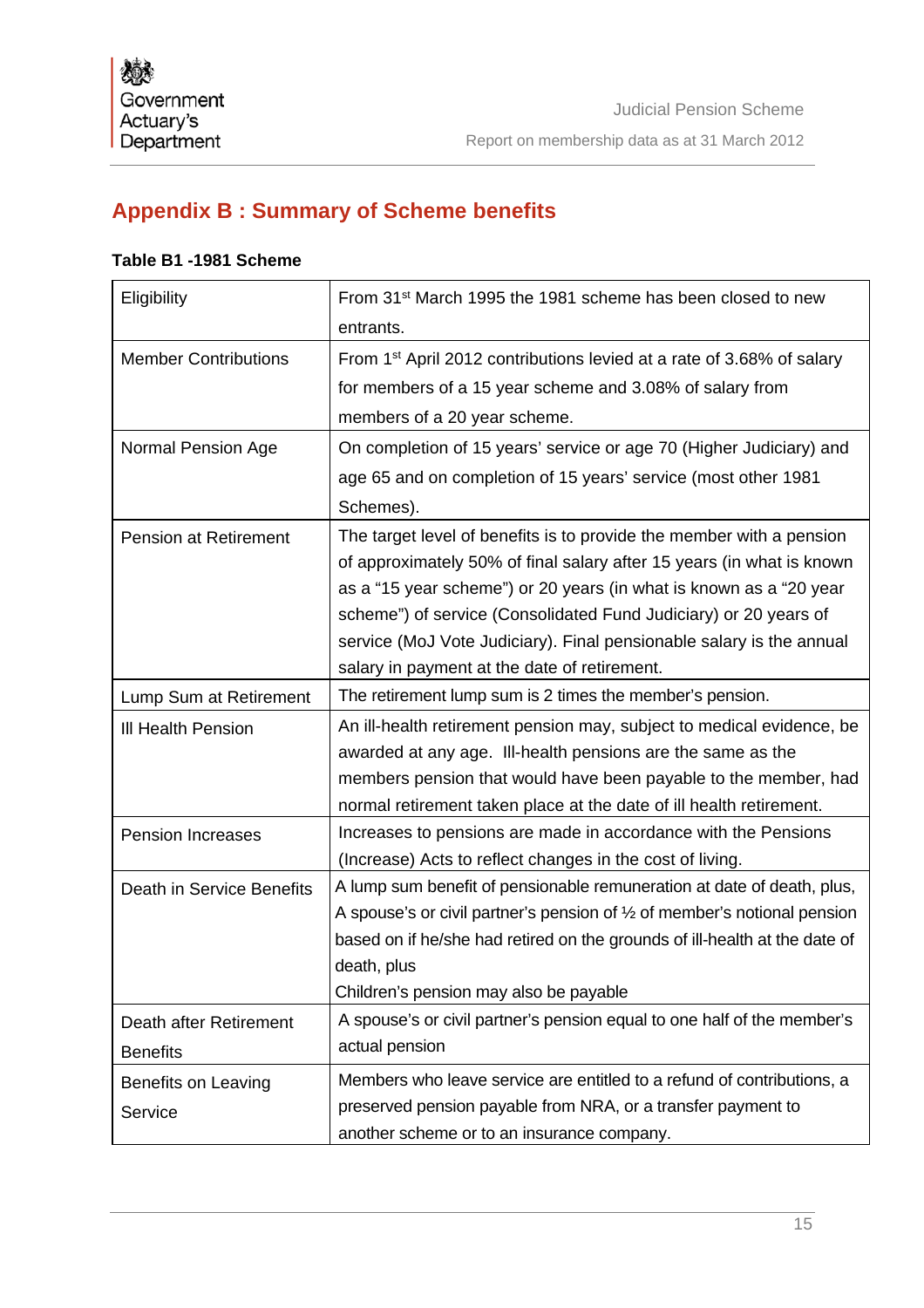The Public Service Pension (Valuations and Employer Cost Cap) Directions 2014 dated 27 August 2014 list a further seven judicial pension schemes. The members of these schemes are aggregated with members of the 1981 schemes.

Four of these schemes had no active members and the remaining three had 21 active members:

| Eligibility                  | All Members who joined the Judiciary on or after 31 <sup>st</sup> March 1995,   |
|------------------------------|---------------------------------------------------------------------------------|
|                              | and members of the 1981 scheme, have an option to participate in                |
|                              | the 1993 Judicial Pension Scheme.                                               |
| <b>Member Contributions</b>  | From 1 <sup>st</sup> April 2012, 3.08% of earnings up to capped pay, plus 1.28% |
|                              | of earnings above the cap.                                                      |
| Normal Pension Age           | Members can receive an unreduced pension when they have                         |
|                              | reached age 65 and completed five years' service.                               |
| <b>Pension at Retirement</b> | Pensions accrue at the rate of 1/40 of final pensionable salary per             |
|                              | year of reckonable service. Final pensionable salary is the highest             |
|                              | salary received in any 12 months period within the last 3 years.                |
| Lump Sum at Retirement       | The retirement lump sum is 2.25 times the member's pension.                     |
| III Health Pension           | An ill-health retirement pension may, subject to medical evidence, be           |
|                              | awarded at any age. Ill-health pensions are enhanced by one half of             |
|                              | the member's potential service to age 65, subject to a maximum of               |
|                              | 20 years service.                                                               |
| <b>Pension Increases</b>     | Increases to pensions are made in accordance with the Pensions                  |
|                              | (Increase) Acts to reflect changes in the cost of living.                       |
| Death in Service Benefits    | A lump sum benefit of two times pensionable remuneration at date of             |
|                              | death, plus,                                                                    |
|                              | A spouse's or civil partner's pension of one-half of member's notional          |
|                              | pension if he/she had retired on the grounds of ill-health at the date of       |
|                              | death, plus                                                                     |
|                              | Children's pension may also be payable                                          |
| Death after Retirement       | A spouse's or civil partner's pension equal to one half of the member's         |
| <b>Benefits</b>              | pension                                                                         |
| Benefits on Leaving          | Members who leave service are entitled to a refund of contributions, a          |
| Service                      | preserved pension payable from NPA (based on the point at which the             |
|                              | member would have completed five years' service), or a transfer                 |
|                              | payment to another scheme or to an insurance company.                           |

# **Table B2 - 1993 Scheme**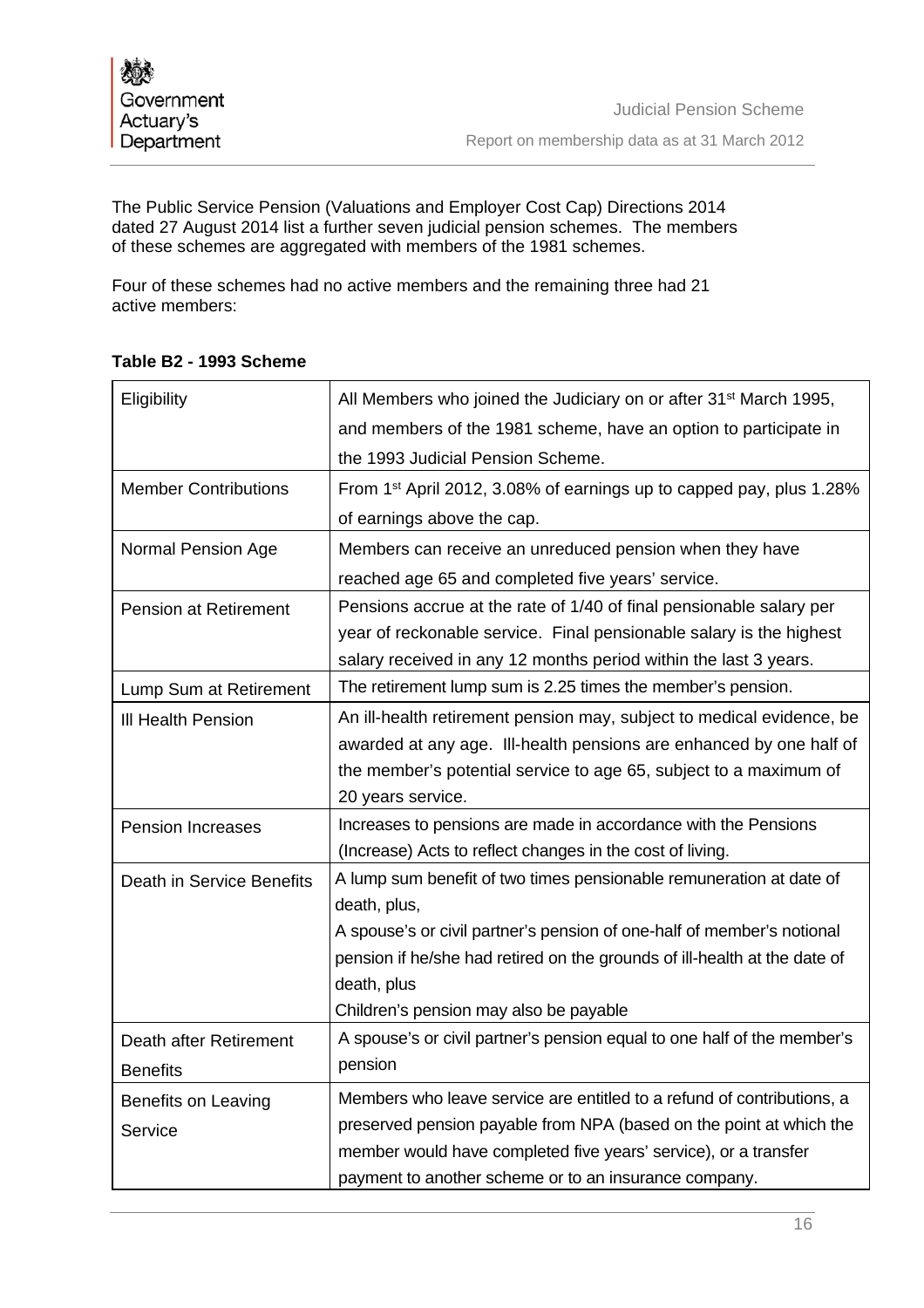| Eligibility                  | From 31 <sup>st</sup> March 1995 the 1981 scheme has been closed to new             |
|------------------------------|-------------------------------------------------------------------------------------|
|                              | entrants.                                                                           |
| <b>Member Contributions</b>  | From 1 <sup>st</sup> April 2012 contributions levied at a rate of 3.68% of salary   |
|                              | for members of a 15 year scheme and 3.08% of salary from                            |
|                              | members of a 20 year scheme.                                                        |
| Normal Pension Age           | On completion of 15 years' service or age 70 (Higher Judiciary) and                 |
|                              | age 65 and on completion of 15 years' service (most other 1981                      |
|                              | Schemes).                                                                           |
| <b>Pension at Retirement</b> | The target level of benefits is to provide the member with a pension                |
|                              | of approximately 50% of final salary after 15 years (in what is known               |
|                              | as a "15 year scheme") or 20 years (in what is known as a "20 year                  |
|                              | scheme") of service (Consolidated Fund Judiciary) or 20 years of                    |
|                              | service (MoJ Vote Judiciary). Final pensionable salary is the annual                |
|                              | salary in payment at the date of retirement.                                        |
| Lump Sum at Retirement       | The retirement lump sum is 2 times the member's pension.                            |
| <b>III Health Pension</b>    | An ill-health retirement pension may, subject to medical evidence, be               |
|                              | awarded at any age. Ill-health pensions are the same as the                         |
|                              | members pension that would have been payable to the member, had                     |
|                              | normal retirement taken place at the date of ill health retirement.                 |
| <b>Pension Increases</b>     | Increases to pensions are made in accordance with the Pensions                      |
|                              | (Increase) Acts to reflect changes in the cost of living.                           |
| Death in Service Benefits    | A lump sum benefit of pensionable remuneration at date of death, plus,              |
|                              | A spouse's or civil partner's pension of $\frac{1}{2}$ of member's notional pension |
|                              | based on if he/she had retired on the grounds of ill-health at the date of          |
|                              | death, plus                                                                         |
|                              | Children's pension may also be payable                                              |
| Death after Retirement       | A spouse's or civil partner's pension equal to one half of the member's             |
| <b>Benefits</b>              | actual pension                                                                      |
| <b>Benefits on Leaving</b>   | Members who leave service are entitled to a refund of contributions, a              |
| Service                      | preserved pension payable from NRA, or a transfer payment to                        |
|                              | another scheme or to an insurance company.                                          |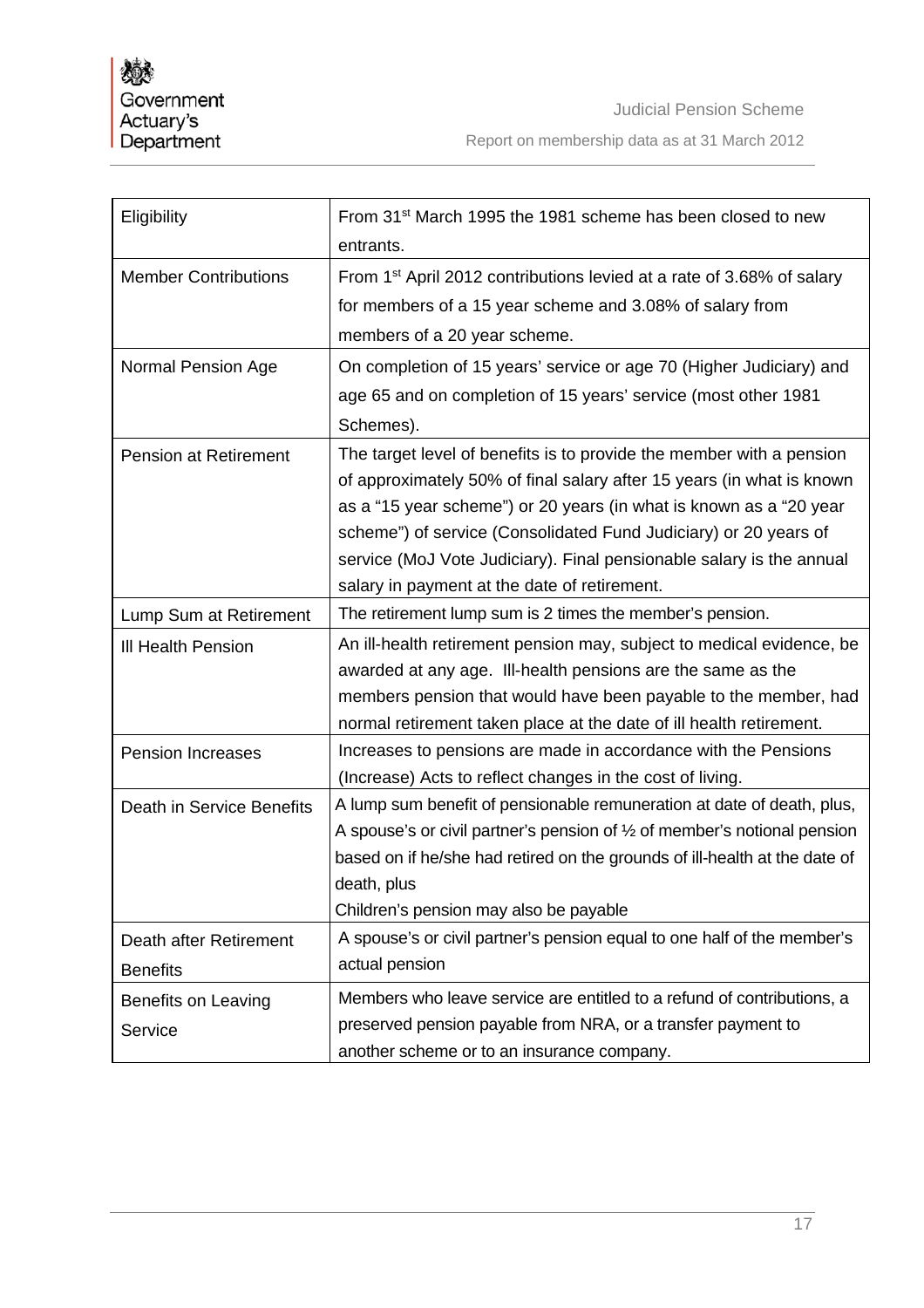# **Appendix C : Protection and member categories**

## **Protected and tapered Members**

Statutory based transitional protections exist for certain members as follows:

- 1. Scheme members who, as of 1 April 2012, have 10 years or less to their current pension age will see no change in when they can retire, nor any decrease in the amount of pension they receive at their current Normal Pension Age. They will remain members of their existing schemes up to and including the point at which they draw their pension rights and in which case all current scheme rules will continue to apply.
- 2. Members who are within a further 3.5 years outside this protected group will be offered a choice to have an additional degree of protection, in the form of further accrual in their existing schemes. This protection will be tapered in a linear fashion depending on the age of the member. Scheme members who on 1 April 2012 are aged between 51 years and 6 months and 55 will have a choice to continue to accrue additional pension in their existing schemes, on a tapered basis. They will accrue for two months in their existing schemes for every month they are older than 51 years and 6 months. The period of protected service for any member under these tapering arrangements will have finished by 28 February 2022. At the end of the protected period, they will be transferred into the 2015 scheme.
- 3. Members who are in either protected group with existing Added Years contracts will be able to continue to contribute to them under current arrangements.
- 4. Members with protection who leave active service and return within five years will return to their current arrangements with final salary linking if they are in the fully protected group. If they are in the tapered protection group, they will return to the scheme arrangements that they would have been in had they remained in service, again retaining final salary linking. (However, their period out of active service will count towards the length of their transitional protection.) Members not covered by protection will be able to relink their accrued rights to final salary on retirement if they return within five years. Those who return after more than 5 years will as now be offered the choice of converting their past service to the current scheme terms on a Cash Equivalent Transfer Value basis or leaving it as an accrued benefit without final salary linkage.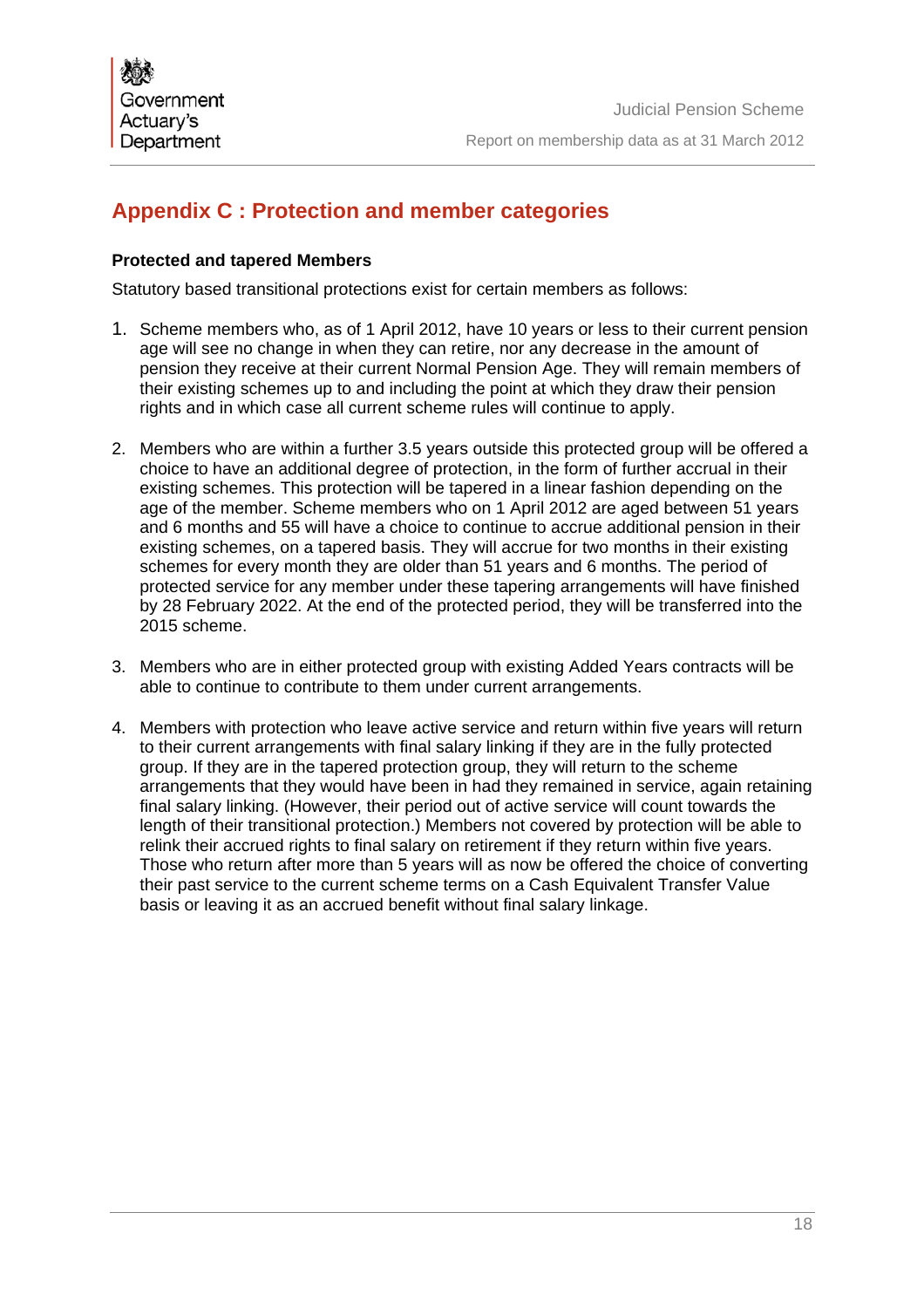# **Appendix D : Comparison of membership at 31 March 2009 and 31 March 2012**

# **a) Actives**

|                           |                      |                                                       |                               |                             | 2009                                                          | 2012                 |                                                       |                               |                             |                                                        |                               |
|---------------------------|----------------------|-------------------------------------------------------|-------------------------------|-----------------------------|---------------------------------------------------------------|----------------------|-------------------------------------------------------|-------------------------------|-----------------------------|--------------------------------------------------------|-------------------------------|
|                           | Number of<br>members | <b>Total</b><br>pensionable<br>pay <sup>1</sup><br>£m | Average<br>pensionable<br>pay | Average<br>age <sup>2</sup> | Average<br>reckonable<br>service <sup>2</sup><br><b>Years</b> | Number of<br>members | <b>Total</b><br>pensionable<br>pay <sup>1</sup><br>£m | Average<br>pensionable<br>pay | Average<br>age <sup>2</sup> | Average<br>reckonable<br>service <sup>2</sup><br>Years | Average<br>accrued<br>pension |
| 1981<br>Scheme<br>Males   | 342                  | £42.9                                                 | £125,528                      | 64                          | 15.73                                                         | 167                  | £21.7                                                 | £130,182                      | 66                          | 16.94                                                  | £63,805                       |
| 1981<br>Scheme<br>Females | 34                   | £4.0                                                  | £117,806                      | 62                          | 16.02                                                         | 26                   | £3.1                                                  | £118,814                      | 64                          | 17.65                                                  | £57,275                       |
| 1993<br>Scheme<br>Males   | 1362                 | £164.0                                                | £120,428                      | 58                          | 7.82                                                          | 1528                 | £185.6                                                | £121,466                      | 60                          | 8.64                                                   | £26,924                       |
| 1993<br>Scheme<br>Females | 397                  | £43.5                                                 | £109,570                      | 55                          | 6.89                                                          | 506                  | £55.8                                                 | £110,302                      | 55                          | 7.06                                                   | £20,718                       |
| All male                  | 1704                 | £206.9                                                | £121,452                      | 60                          | 9.40                                                          | 1695                 | £207.3                                                | £122,325                      | 60                          | 9.46                                                   | £30,557                       |
| All<br>female             | 431                  | £47.5                                                 | £110,220                      | 55                          | 7.61                                                          | 532                  | £58.9                                                 | £110,718                      | 56                          | 7.57                                                   | £22,505                       |
| All                       | 2135                 | £254.4                                                | £119,184                      | 59                          | 9.04                                                          | 2227                 | £266.2                                                | £119,552                      | 59                          | 9.01                                                   | £28,634                       |

1 The pay shown is full-time equivalent (FTE) pay

2 Weighted by FTE pay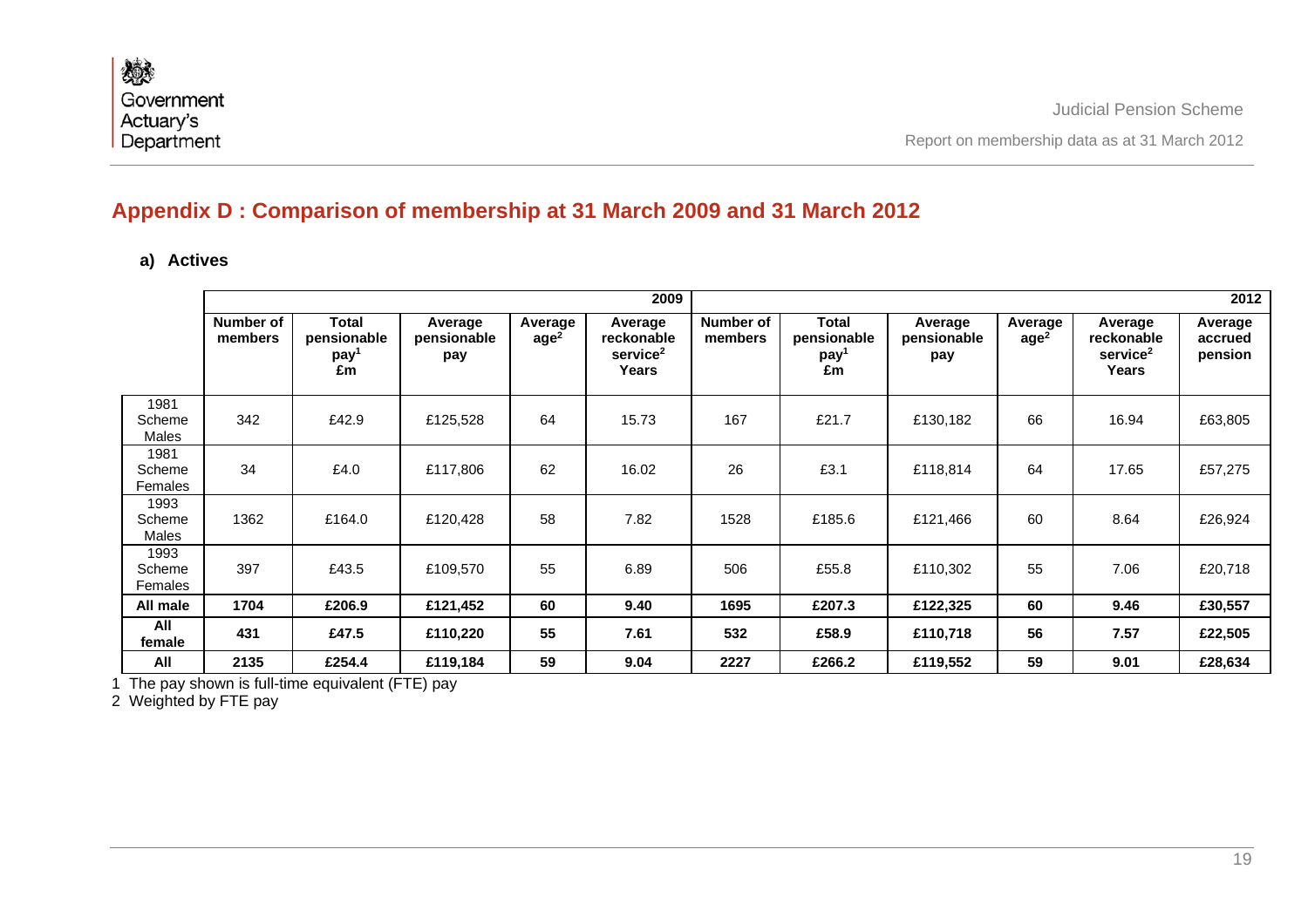Report on membership data as at 31 March 2012

### **b) Deferreds**

|                                       |              |                      | 2009                                   |                    |                | 2012                 |                                        |                    |                                       |  |
|---------------------------------------|--------------|----------------------|----------------------------------------|--------------------|----------------|----------------------|----------------------------------------|--------------------|---------------------------------------|--|
|                                       |              | Number of<br>members | <b>Total deferred</b><br>pension<br>£m | Average<br>pension | Average<br>age | Number of<br>members | <b>Total deferred</b><br>pension<br>£m | Average<br>pension | Average age (weighted)<br>by pension) |  |
| Deferred and<br><b>Pension Credit</b> | Male         |                      | £0.1                                   | £20,000            | 62             |                      | £0.2                                   | £35,689            | 61                                    |  |
|                                       | Female       |                      |                                        |                    |                | 15                   | £0.3                                   | £16,927            | 62                                    |  |
|                                       | Total        |                      | £0.1                                   | £20,000            | 62             | 22                   | £0.5                                   | £22,897            | 61                                    |  |
| <b>Pension Debit</b>                  | <b>Total</b> |                      |                                        |                    |                | 13(i)                | £0.2                                   | £12,388            | 63                                    |  |

i. **Male and female data combined for data protection purposes**